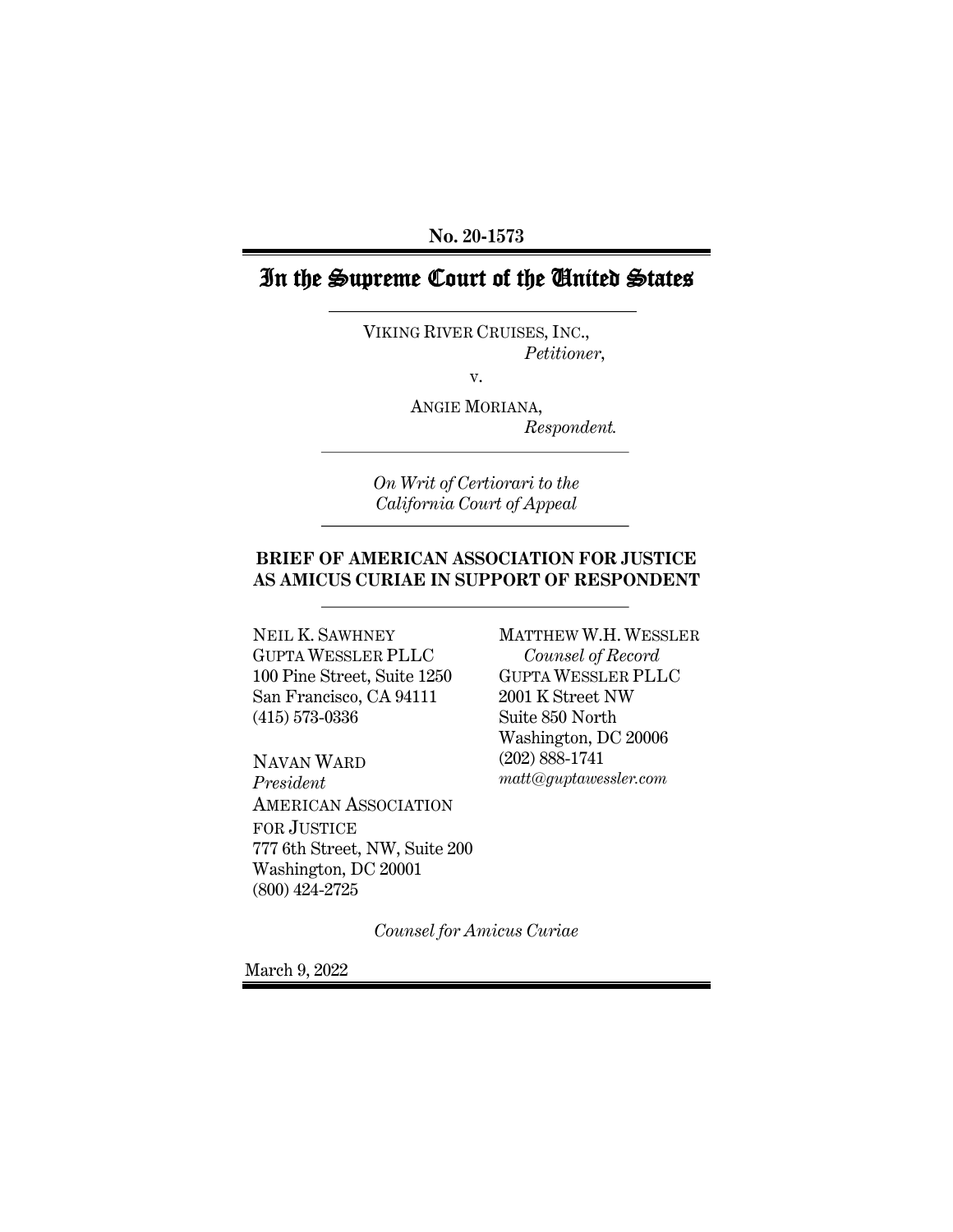# **TABLE OF CONTENTS**

|    | Introduction and summary of argument2                                                                                                                                                                         |  |  |
|----|---------------------------------------------------------------------------------------------------------------------------------------------------------------------------------------------------------------|--|--|
|    |                                                                                                                                                                                                               |  |  |
| I. | Under the Supremacy Clause, it is only the<br>text and structure of a federal law—not<br>some brooding federal interest or judicial<br>policy preference—that may validly                                     |  |  |
| П. | Consistent with these principles, the scope<br>of implied FAA preemption is cabined by                                                                                                                        |  |  |
|    | III. Nothing in the text of the FAA<br>demonstrates that Congress intended to<br>preempt California's rule prohibiting                                                                                        |  |  |
|    | The prospective-waiver rule does not<br>А.<br>disfavor arbitration or mandate<br>arbitration that is inconsistent with                                                                                        |  |  |
|    | Viking's theory that the prospective-<br><b>B.</b><br>waiver rule interferes with<br>arbitration's fundamental attributes<br>has no basis in the FAA's text, and<br>thus is an illegitimate justification for |  |  |
|    |                                                                                                                                                                                                               |  |  |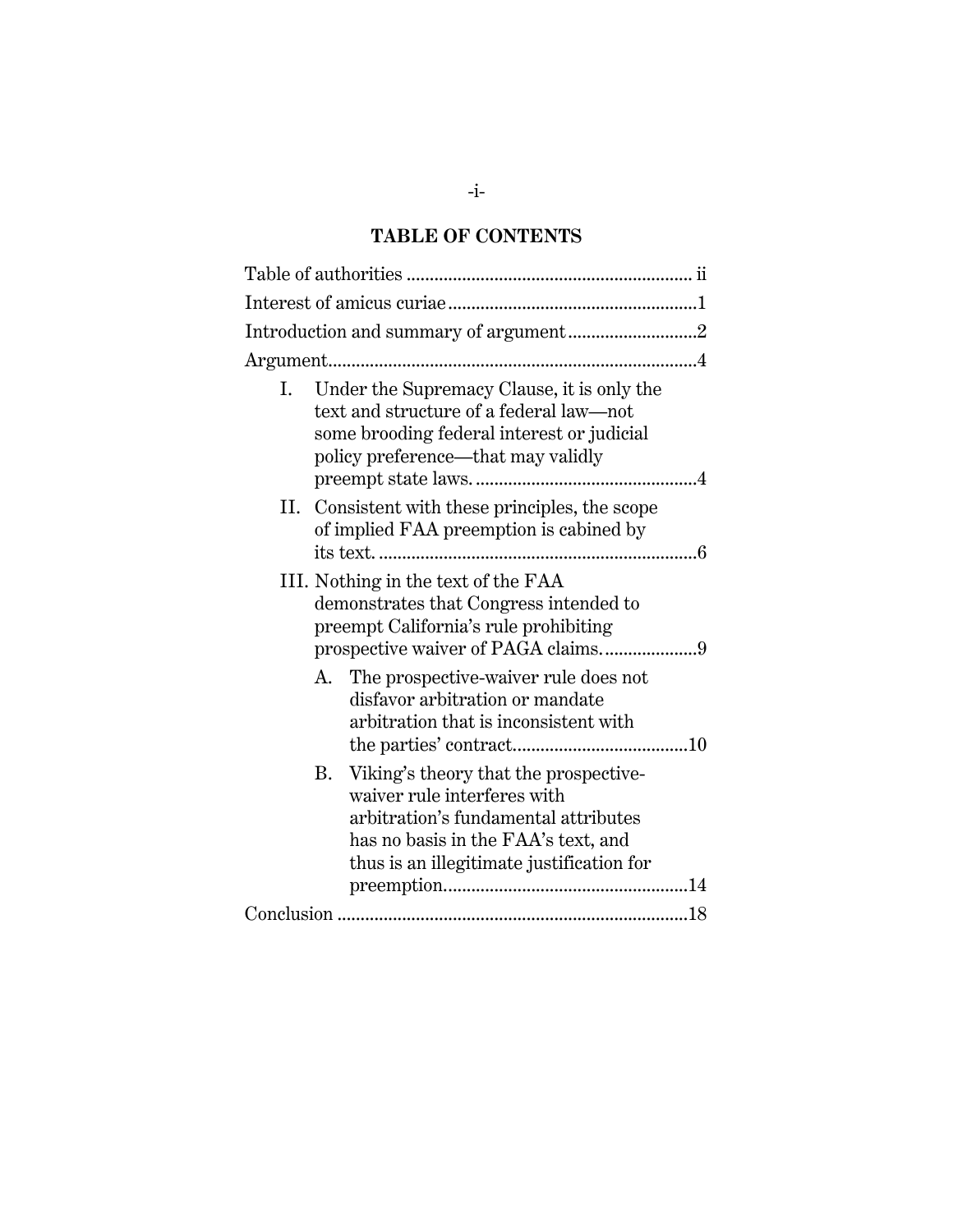# **TABLE OF AUTHORITIES**

## **Cases**

| 14 Penn Plaza LLC v. Pyett,                             |
|---------------------------------------------------------|
| American Express Co. v. Italian Colors<br>Restaurant,   |
| AT&T Mobility, LLC v. Concepcion,                       |
| Chamber of Commerce of the United States v.<br>Whiting, |
| CSX Transportation, Inc. v. Easterwood,                 |
| Dean Witter Reynolds, Inc. v. Byrd,                     |
| Doctor's Associates, Inc. v. Casarotto,                 |
| English v. General Electric Co.,                        |
| <i>Epic Systems Corp. v. Lewis,</i>                     |
| Gilmer v. Interstate/Johnson Lane Corp.,                |
| Gregory v. Ashcroft,                                    |
| <i>Hines v. Davidowitz,</i>                             |
| Kansas v. Garcia,                                       |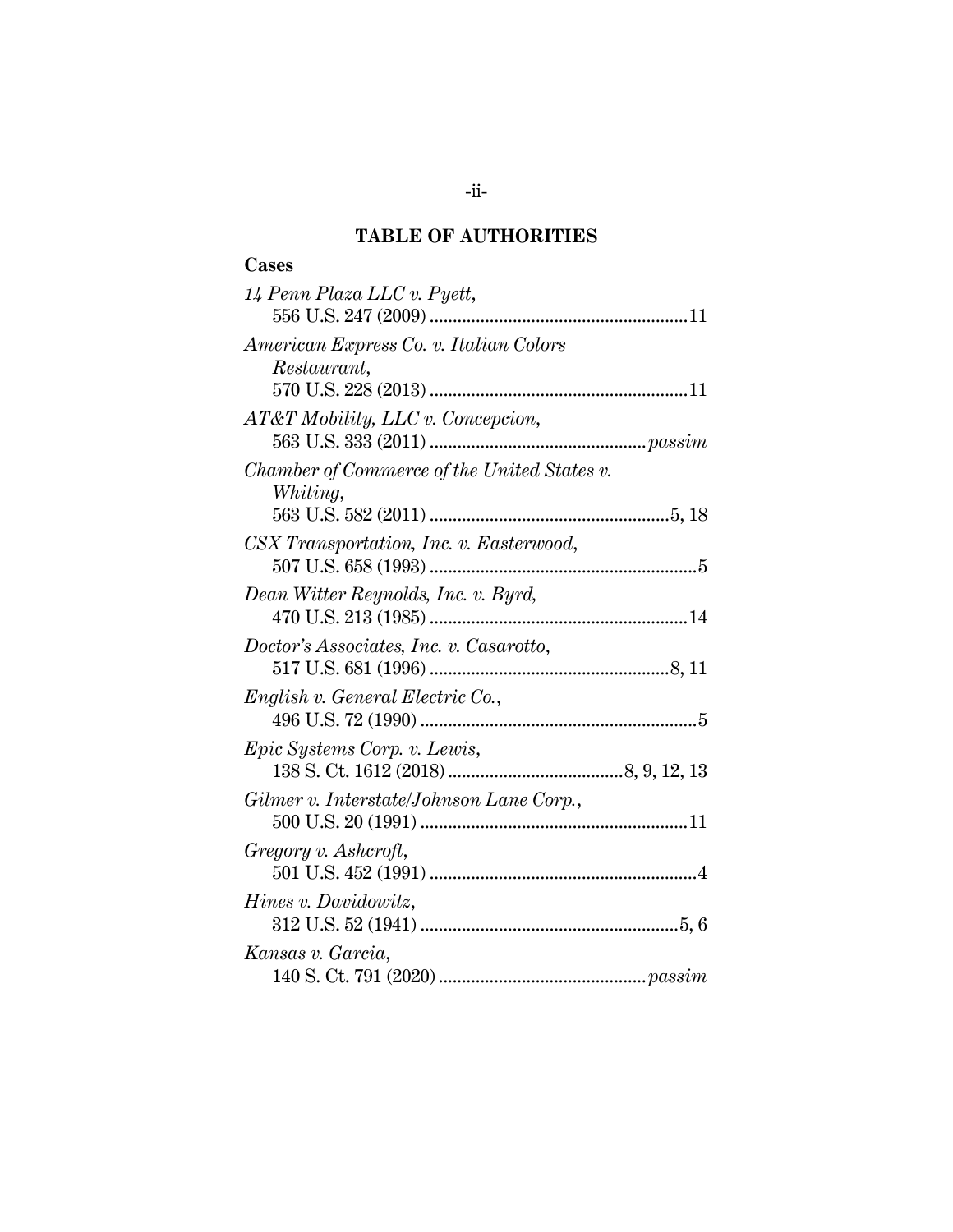| Kindred Nursing Centers Ltd. Partnership v.                                   |
|-------------------------------------------------------------------------------|
| Clark,                                                                        |
|                                                                               |
| Lamps Plus, Inc v. Varela,                                                    |
|                                                                               |
| Marmet Health Care Center v. Brown,                                           |
| Maryland v. Louisiana,                                                        |
| Medtronic, Inc. v. Lohr,                                                      |
| Mitsubishi Motors Corp. v. Soler Chrysler-<br>Plymouth, Inc.,                 |
| Oneok, Inc. v. Learjet, Inc.,                                                 |
| Perry v. Thomas,                                                              |
| Prima Paint Corp. v. Flood & Conklin<br>Manufacturing Co.,                    |
| <b>Puerto Rico Department of Consumer Affairs</b><br>v. Isla Petroleum Corp., |
| Retail Clerks International Ass'n, Local 1625<br>v. Schermerhorn,             |
| Sakkab v. Luxottica Retail North America, Inc.,                               |
| Virginia Uranium, Inc. v. Warren,                                             |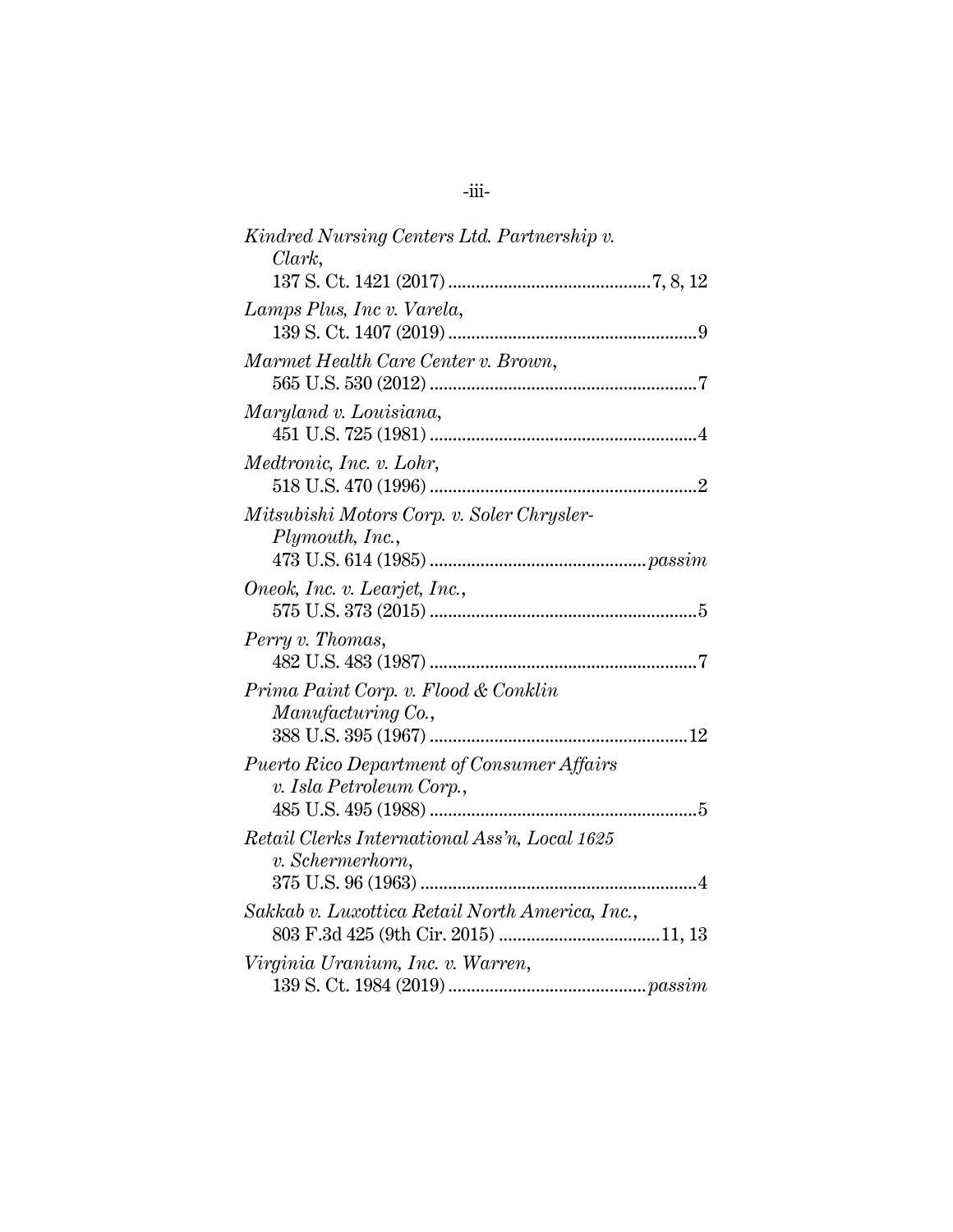| Volt Information Sciences, Inc. v. Board of |  |
|---------------------------------------------|--|
| <i>Trustees of Leland Stanford Junior</i>   |  |
| University,                                 |  |
|                                             |  |
| West Virginia University Hospitals, Inc. v. |  |
| Casey,                                      |  |
|                                             |  |
| Wyeth v. Levine,                            |  |
|                                             |  |
| <b>Statutes</b>                             |  |
|                                             |  |
|                                             |  |
|                                             |  |
|                                             |  |
|                                             |  |

-iv-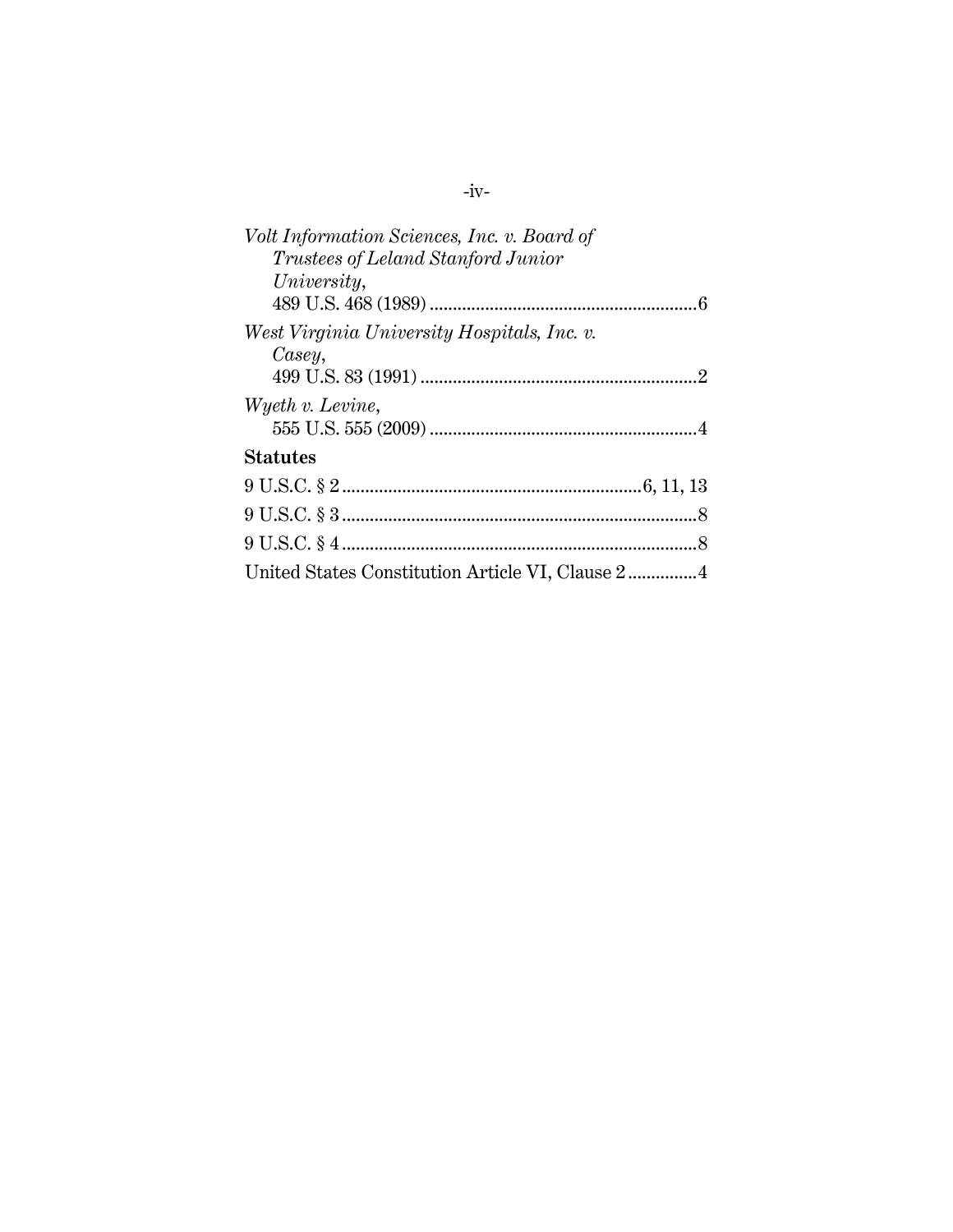#### **INTEREST OF AMICUS CURIAE<sup>1</sup>**

The American Association for Justice ("AAJ") is a national, voluntary bar association established in 1946 to strengthen the civil justice system, preserve the right to trial by jury, and protect access to the courts for those who have been wrongfully injured. With members in the United States, Canada, and abroad, AAJ is the world's largest plaintiff trial bar. AAJ's members primarily represent plaintiffs in personal injury actions, employment rights cases, consumer cases, and other civil actions. Throughout its 75-year history, AAJ has served as a leading advocate for the right of all Americans to seek legal recourse for wrongful conduct.

AAJ files this brief for two reasons. First, this brief highlights the fundamental preemption principles that must apply in every preemption case, including cases involving the Federal Arbitration Act. Second, this brief explains how those preemption principles, properly applied, do not authorize preemption of California's rule prohibiting the prospective waiver of statutory claims. Based on its members' expertise in both arbitration and litigation—and its organizational concern for the development of the law on those issues—AAJ is well positioned to offer a unique perspective on these issues.

<sup>1</sup> No party's counsel authored any part of this brief, and no party or party's counsel contributed money intended to fund its preparation or submission. All parties have provided written consent to the brief's filing.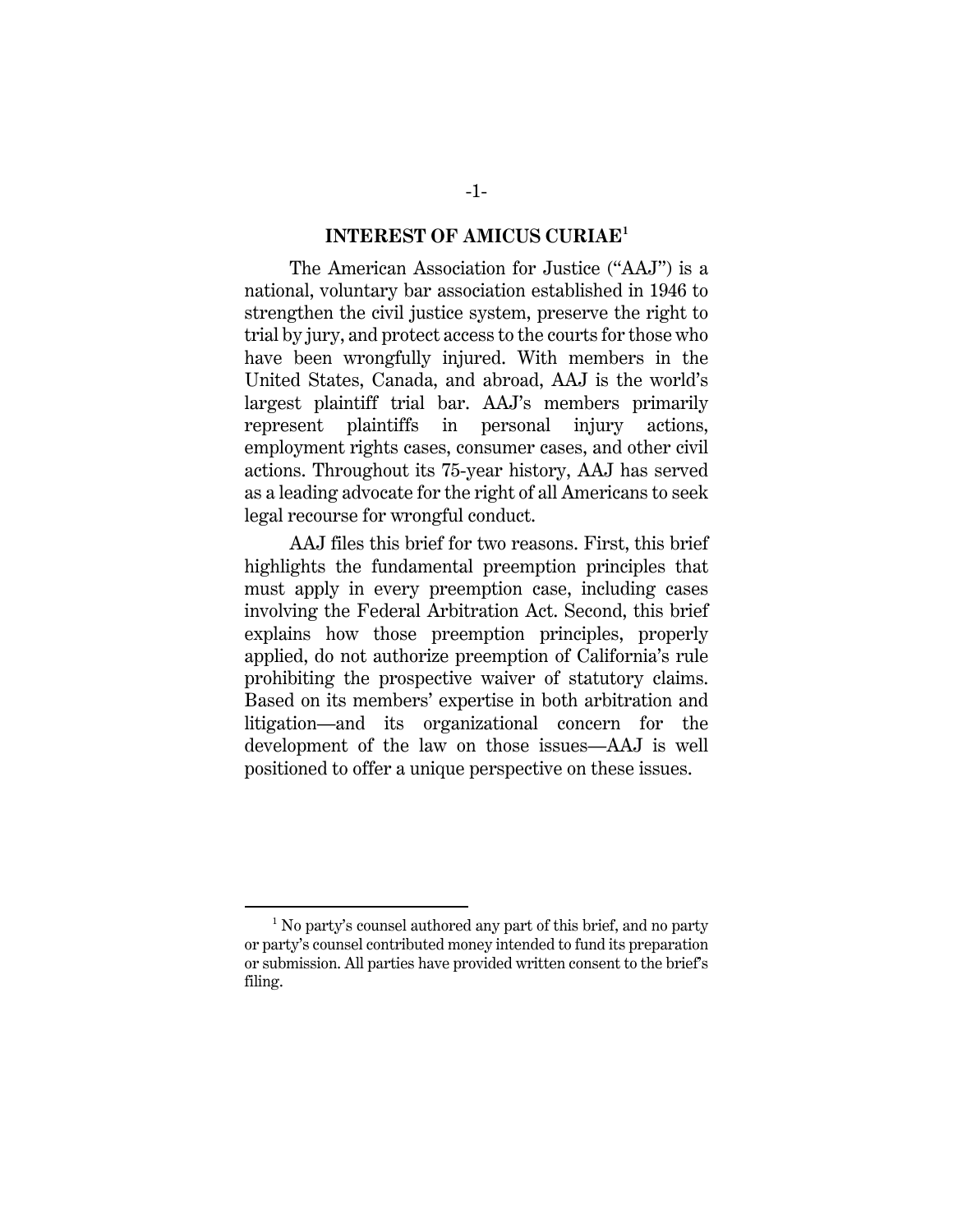#### **INTRODUCTION AND SUMMARY OF ARGUMENT**

When a litigant presses a "purposes-and-objectives" theory of implied preemption to preempt state law, the federal purpose on which it relies must be evident "in the text and structure of the statute at issue." *Kansas v. Garcia*, 140 S. Ct. 791, 804 (2020). <sup>2</sup> That is because, in every preemption case, "[t]he purpose of Congress is the ultimate touchstone." *Medtronic, Inc. v. Lohr*, 518 U.S. 470, 485 (1996). And "the best evidence" of the purpose of a statute "is the statutory text." *W. Va. Univ. Hosps., Inc. v. Casey*, 499 U.S. 83, 98 (1991).

Yet, in this case, Viking advances a theory of implied preemption that is divorced from any statutory text. Viking contends that the Federal Arbitration Act preempts California's rule prohibiting the prospective waiver of statutory rights—specifically here, claims under California's Private Attorney General Act (PAGA). But the company cannot identify any textual basis for preemption. Instead, invoking unstated federal interests in "streamlined" and "efficient" proceedings, Viking argues that its waiver of PAGA claims must be enforced because PAGA actions are "incompatible" with arbitration's informal, individualized, and bilateral nature—its purportedly "fundamental attributes."

Viking's atextual theory runs headlong into basic preemption principles. Implied conflict preemption under the FAA, just like any other form of preemption, must be based in the Act's text and structure—it cannot simply "invok[e] some brooding federal interest or appeal[] to a judicial policy preference." *Virginia Uranium, Inc. v. Warren*, 139 S. Ct. 1984, 1901 (2019) (plurality opinion).

<sup>2</sup> Unless otherwise specified, all internal quotation marks, alterations, and citations are omitted from quotations throughout.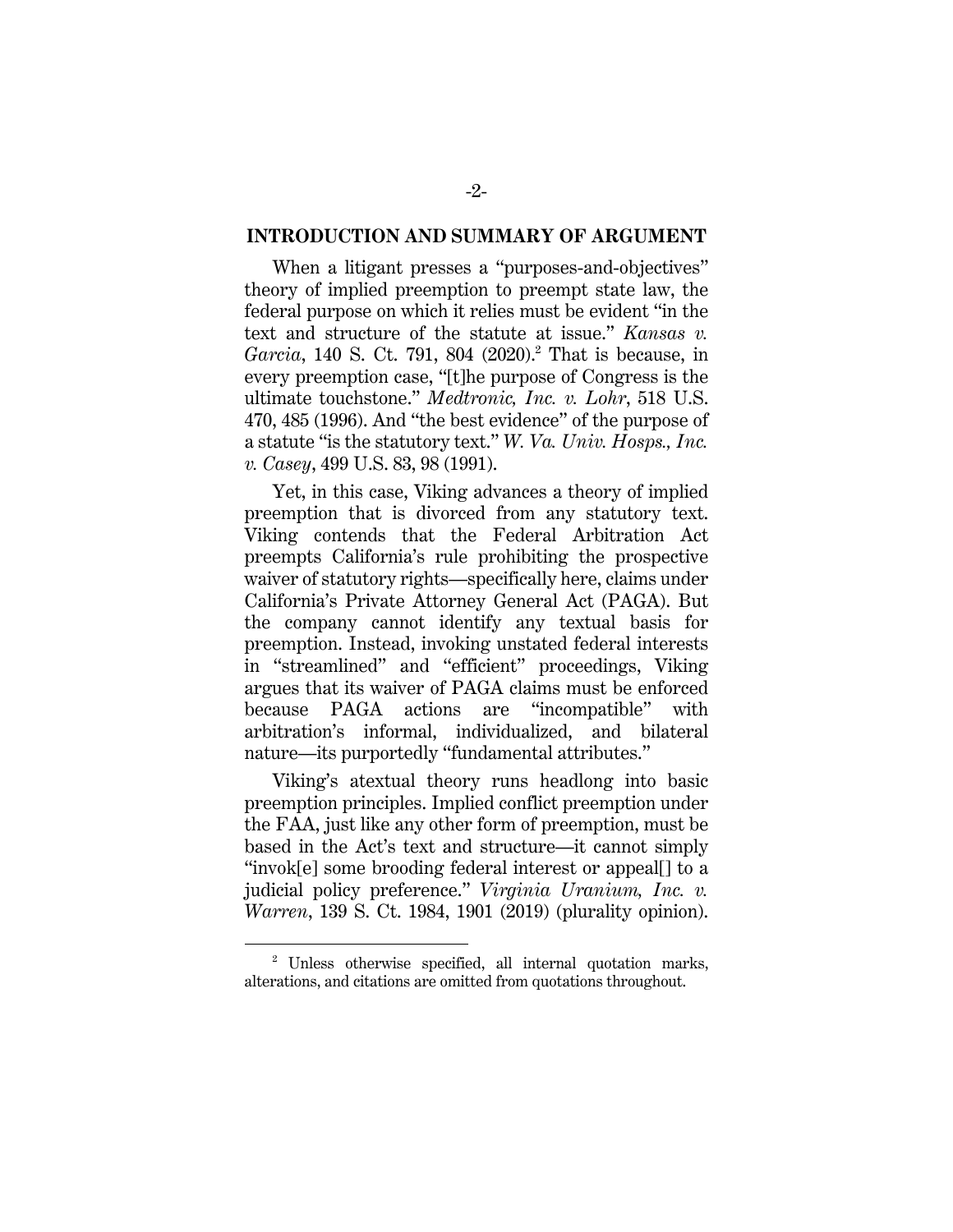But that's precisely what Viking is asking this Court to do. Its argument for preemption identifies a "purpose" that relies not on the text of the FAA but on the company's own gloss on dicta from certain cases expressing judicial preferences for some aspects of arbitration (that itself conflicts with dicta from other cases expressing different preferences). And it asks this Court to impute that "purpose" to Congress which then, in turn, can be used to invalidate California's prospective-waiver rule. Viking's unmoored and cavalier approach to "purposes-and objectives" preemption has no place in this Court's preemption jurisprudence.

The FAA's text, and this Court's case law interpreting that text, demonstrate that the FAA preempts two kinds of laws. Under the FAA, a state law is preempted if it disfavors arbitration contracts as compared to nonarbitration contracts, or if it overrides the parties' agreement about the arbitration's rules and procedures. The prospective-waiver rule here does neither. It is a generally applicable contract law, and it does not require any procedures that contradict the procedures to which the parties agreed. Indeed, the rule says nothing about how the parties should arbitrate PAGA claims—it simply prohibits contractual waivers of the right to pursue such claims in *any* forum. Because California's rule does not conflict with any of the FAA's textually discernible purposes, this Court should hold that the rule is not preempted and affirm.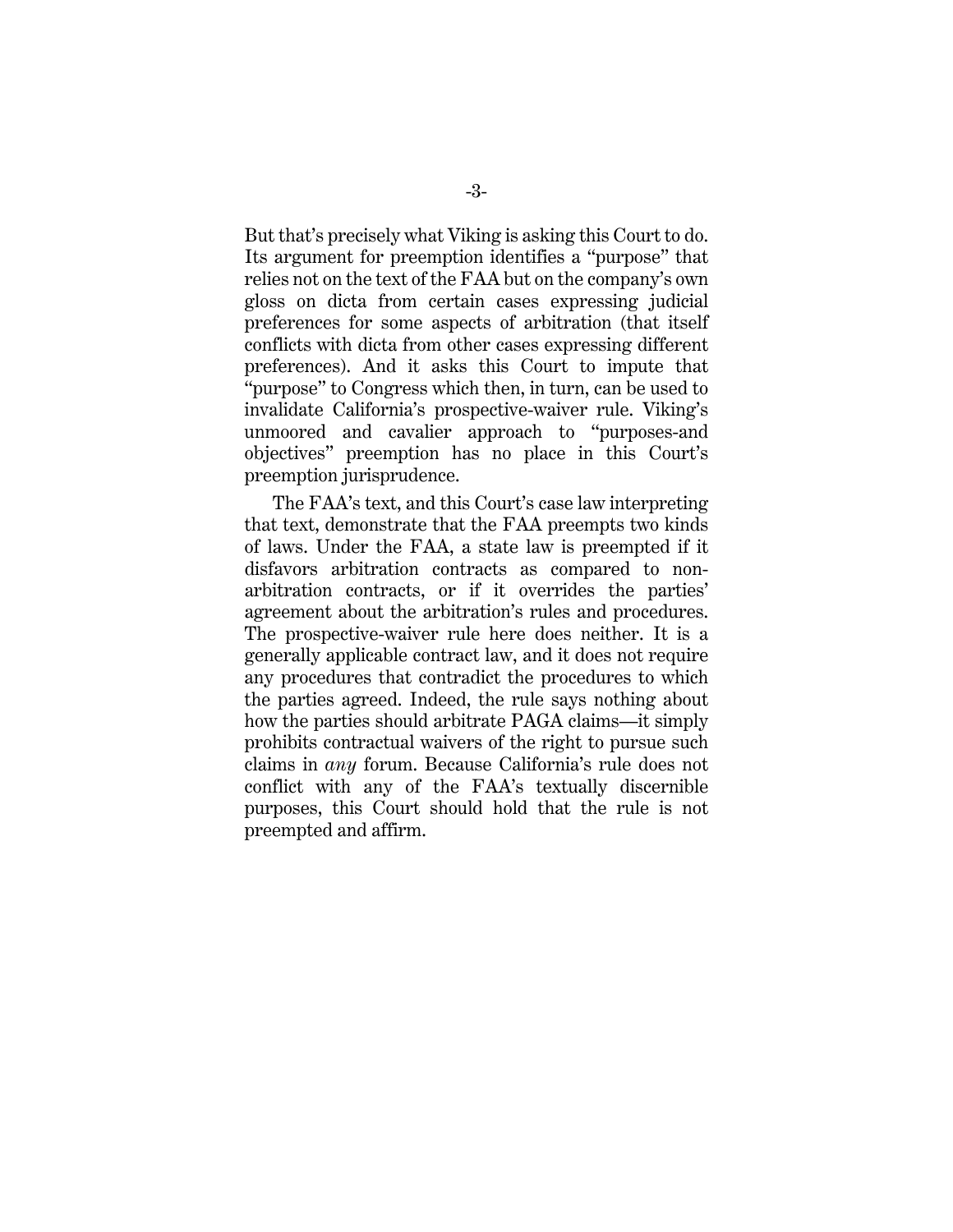#### **ARGUMENT**

## **I. Under the Supremacy Clause, it is only the text and structure of a federal law—not some brooding federal interest or judicial policy preference—that may validly preempt state laws.**

The Constitution provides that the "laws of the United States" are the "supreme law of the land," and, accordingly, that those laws may preempt state law. U.S. Const. art. VI, cl. 2. This mandate "supplies a rule of priority" that, when state and federal law conflict, state law must give way. *Virginia Uranium*, 139 S. Ct. at 1901.

But because this rule was born out of our "system of dual sovereignty between the States and the Federal Government," the "delicate balance" it struck means that *every* question of preemption "starts with the basic assumption that Congress did not intend to displace state law," *Gregory v. Ashcroft*, 501 U.S. 452, 457, 460 (1991); *Maryland v. Louisiana*, 451 U.S. 725, 746 (1981). And it ends with "what can be found in the law itself," not "abstract and unenacted legislative desires." *Virginia Uranium,* 139 S. Ct. at 1907–08.

That's why, though "the purpose of Congress is the ultimate touchstone" in every preemption case, that purpose must be discerned from the text of the statute. *Retail Clerks Int'l Ass'n, Local 1625 v. Schermerhorn*, 375 U.S. 96, 103 (1963). Federal law cannot preempt state law "unless that was the clear and manifest purpose of Congress." *Wyeth v. Levine*, 555 U.S. 555, 565 (2009). And that purpose must be discerned "from either the Constitution itself or a valid statute enacted by Congress," *Garcia*, 140 S. Ct. at 801, not a "freewheeling judicial inquiry into whether a state statute is in tension with federal objectives," *Chamber of Com. of U.S. v. Whiting*,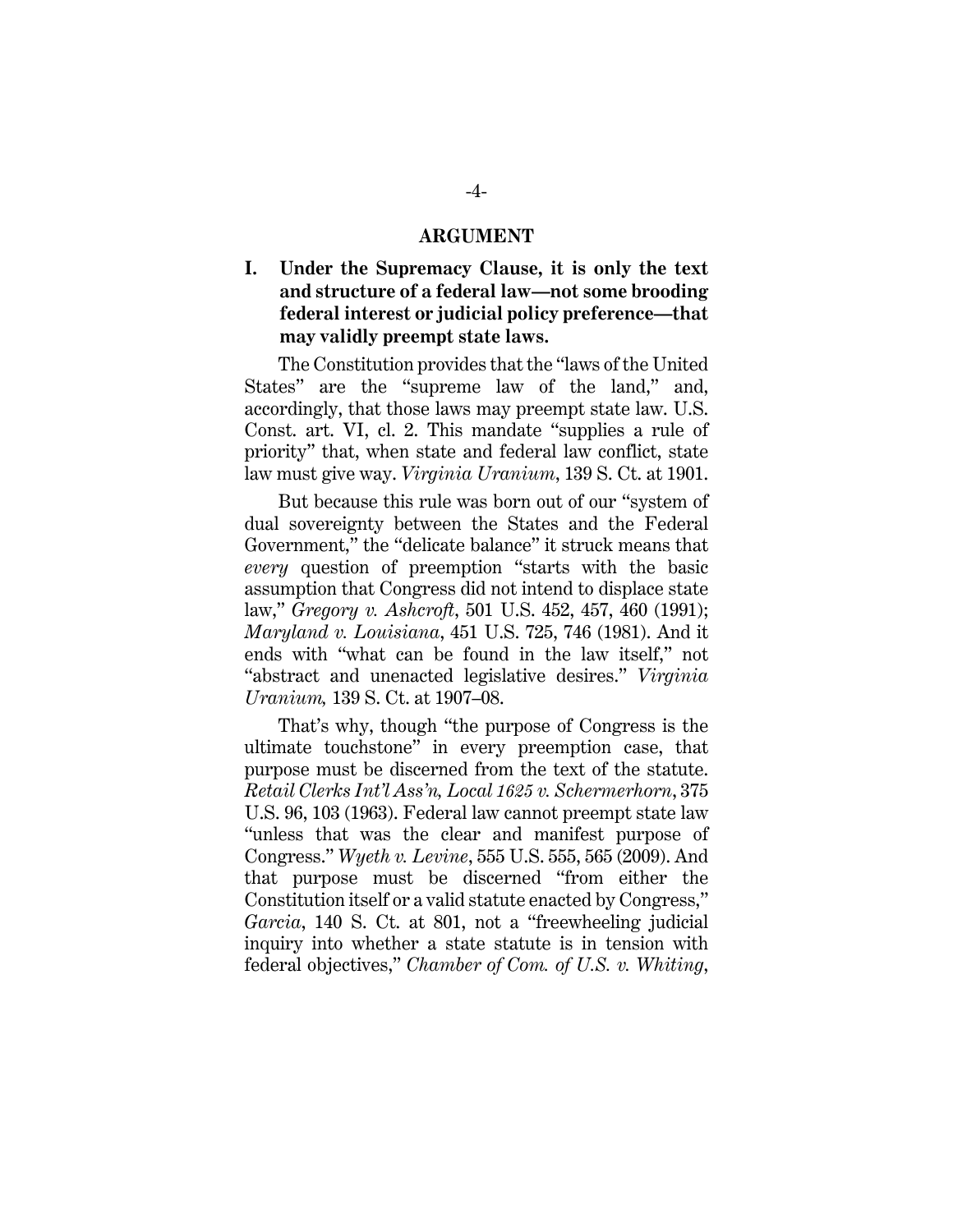563 U.S. 582, 607 (2011) (opinion of Roberts, C.J.). That is because "[t]here is no federal preemption *in vacuo*, without a constitutional text or a federal statute to assert it." *P.R. Dep't of Consumer Affs. v. Isla Petroleum Corp.*, 485 U.S. 495, 503 (1988). Ultimately, then, courts must look "to the text and context of the law in question" and be "guided by the traditional tools of statutory interpretation." *Virginia Uranium*, 139 S. Ct. at 1901.

Often, Congress expressly preempts state law by enacting a clear statement to that effect. *See Garcia*, 140 S. Ct. at 801. If the statute contains an express preemption clause, the inquiry is straightforward: The "plain wording of the clause . . . necessarily contains the best evidence of Congress' pre-emptive intent." *CSX Transp., Inc. v. Easterwood*, 507 U.S. 658, 664 (1993).

But Congress may, in some cases, also preempt state law implicitly. This occurs when a state law "actually conflicts with federal law," *English v. Gen. Elec. Co.*, 496 U.S. 72, 79 (1990), either because "compliance with both state and federal law is impossible," or because "the state law stands as an obstacle to the accomplishment and execution of the full purposes and objectives of Congress," *Oneok, Inc. v. Learjet, Inc.*, 575 U.S. 373, 377 (2015); *see also Hines v. Davidowitz*, 312 U.S. 52, 67 (1941).

Unable to show any basis in the text of the FAA, Viking's entire argument rests on this second type of preemption. But this type of preemption is no more a license for the assertion of freewheeling judicial assumptions about unwritten congressional intent than the others. It, too, requires identifying a direct conflict with Congress's purpose—a purpose that must be evident from the text and structure of the statute. "Invoking some brooding federal interest or appealing to a judicial policy preference" is never enough. *Virginia Uranium*, 139 S.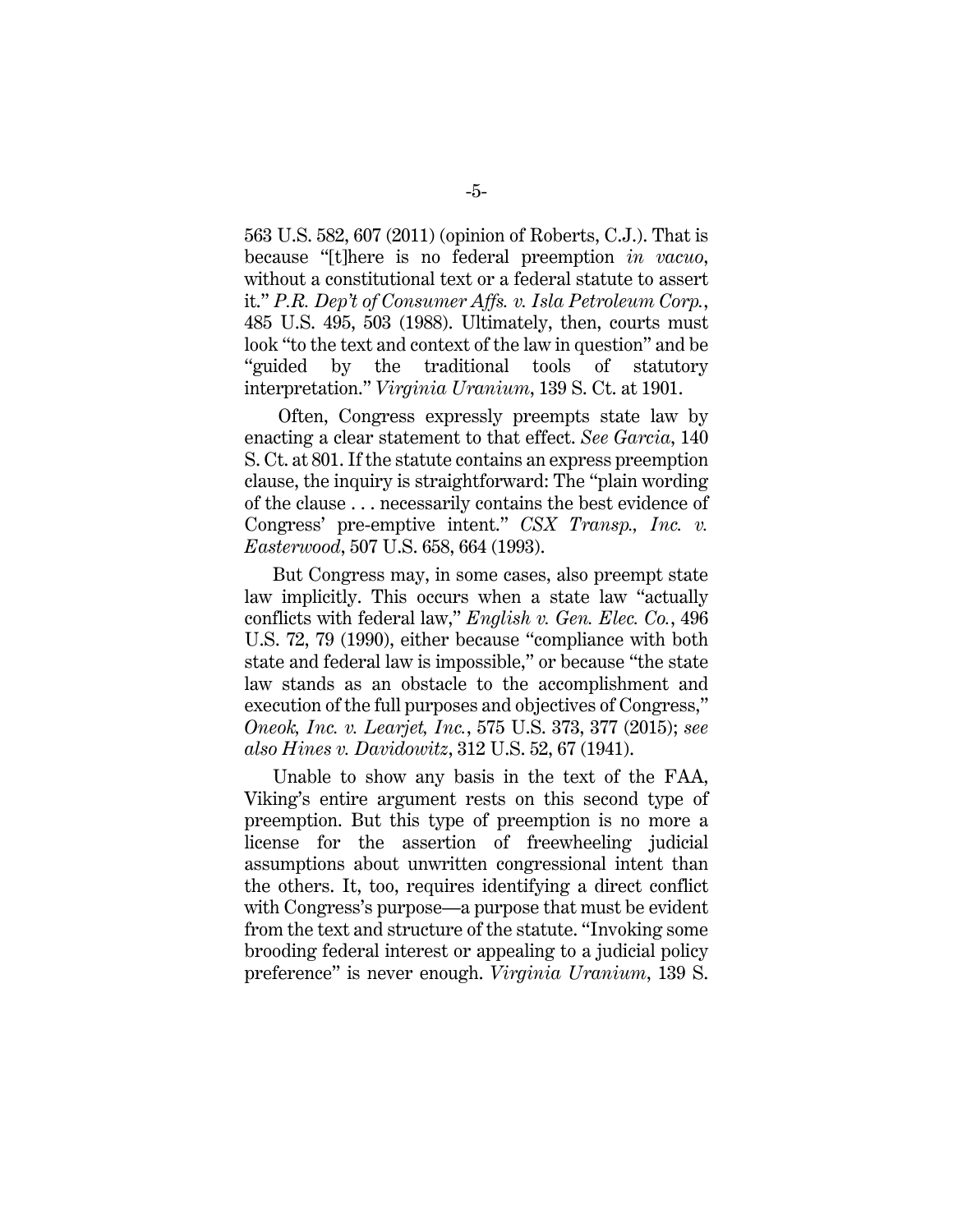Ct. at 1901. As a result, "a litigant must point specifically to a constitutional text or a federal statute that does the displacing or conflicts with state law." *Id.*

### **II. Consistent with these principles, the scope of implied FAA preemption is cabined by its text.**

No less than with any other statute, preemption under the FAA must adhere to these fundamental principles. "The FAA contains no express pre-emptive provision, nor does it reflect a congressional intent to occupy the entire field of arbitration." *Volt Info. Scis., Inc. v. Bd. of Trs. of Leland Stan. Jr. Univ.*, 489 U.S. 468, 477 (1989). Instead, the only possible way that the statute can preempt state law is through implied "purposes and objectives" preemption—that is, a state law is preempted if, and only if, it "stands as an obstacle to the accomplishment and execution of the full purposes and objectives of Congress." *Id.* (quoting *Hines*, 312 U.S. at 67). When confronting an argument that the FAA preempts some state law, identifying the purposes and objectives of Congress must start and end with the text and structure of the statute itself. *Virginia Uranium*, 139 S. Ct. at 1901.

The text of the FAA's "primary substantive provision," section 2, serves as the basis of its implied preemptive power. *AT&T Mobility, LLC v. Concepcion*, 563 U.S. 333, 339 (2011). It provides that:

A written provision in any maritime transaction or a contract evidencing a transaction involving commerce to settle by arbitration a controversy thereafter arising out of such contract or transaction . . . shall be valid, irrevocable, and enforceable, save upon such grounds as exist at law or in equity for the revocation of any contract.

9 U.S.C. § 2.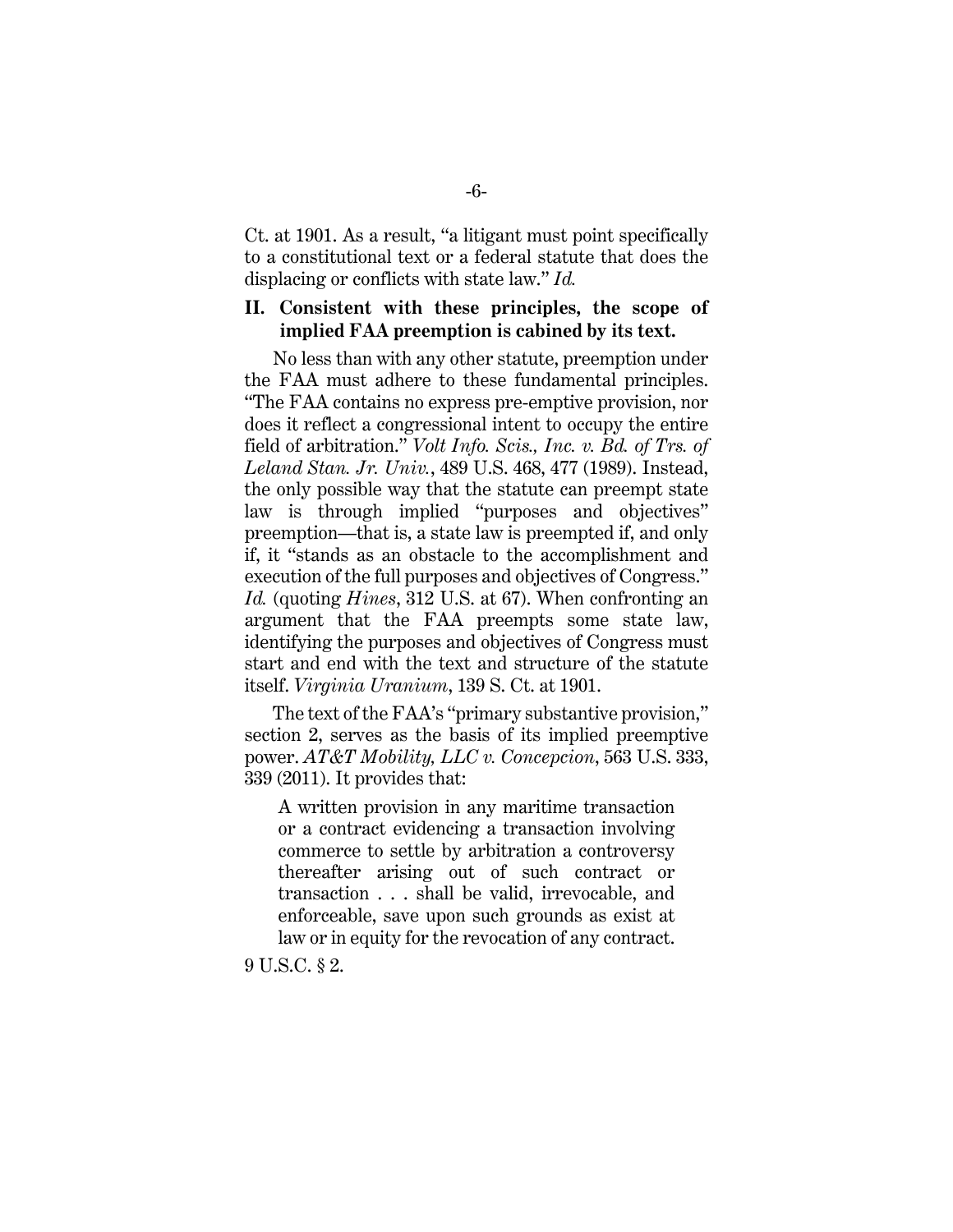Relying on this provision, this Court has identified two principal categories of state laws that may be impliedly preempted by the FAA.

**Category 1:** The first category of laws that have been found to conflict with the FAA are those that impermissibly disfavor arbitration.

This Court has recognized that section 2's savings clause—which allows court to refuse enforcement of arbitration contracts "upon such grounds as exist at law or in equity for the revocation of any contract"— "establishes an equal-treatment principle." *Kindred Nursing Ctrs. Ltd. P'ship v. Clark*, 137 S. Ct. 1421, 1426 (2017). Accordingly, courts may invalidate arbitration contracts based on "generally applicable contract defenses," but not "on legal rules that apply only to arbitration or that derive their meaning from the fact that an agreement to arbitrate is at issue." *Id.*

Based on this equal-treatment principle, the FAA preempts "any state rule discriminating on its face against arbitration," or any "rule that covertly accomplishes the same objective by disfavoring contracts that . . . have the defining features of arbitration agreements"—because such laws "fail[] to put arbitration agreements on an equal plane with other contracts." *Id.* at 1426–27 (noting the "FAA's edict against singling out [arbitration] contracts for disfavored treatment").

The most obvious example of such laws are those that prohibit outright the arbitration of certain claims. *See, e.g.*, *Marmet Health Care Ctr. v. Brown*, 565 U.S. 530 (2012) (FAA preempts state law prohibiting arbitration of personal-injury or wrongful-death claims); *Perry v. Thomas*, 482 U.S. 483 (1987) (holding preempted state law prohibiting arbitration of certain state statutory claims). But this category of preempted laws also includes other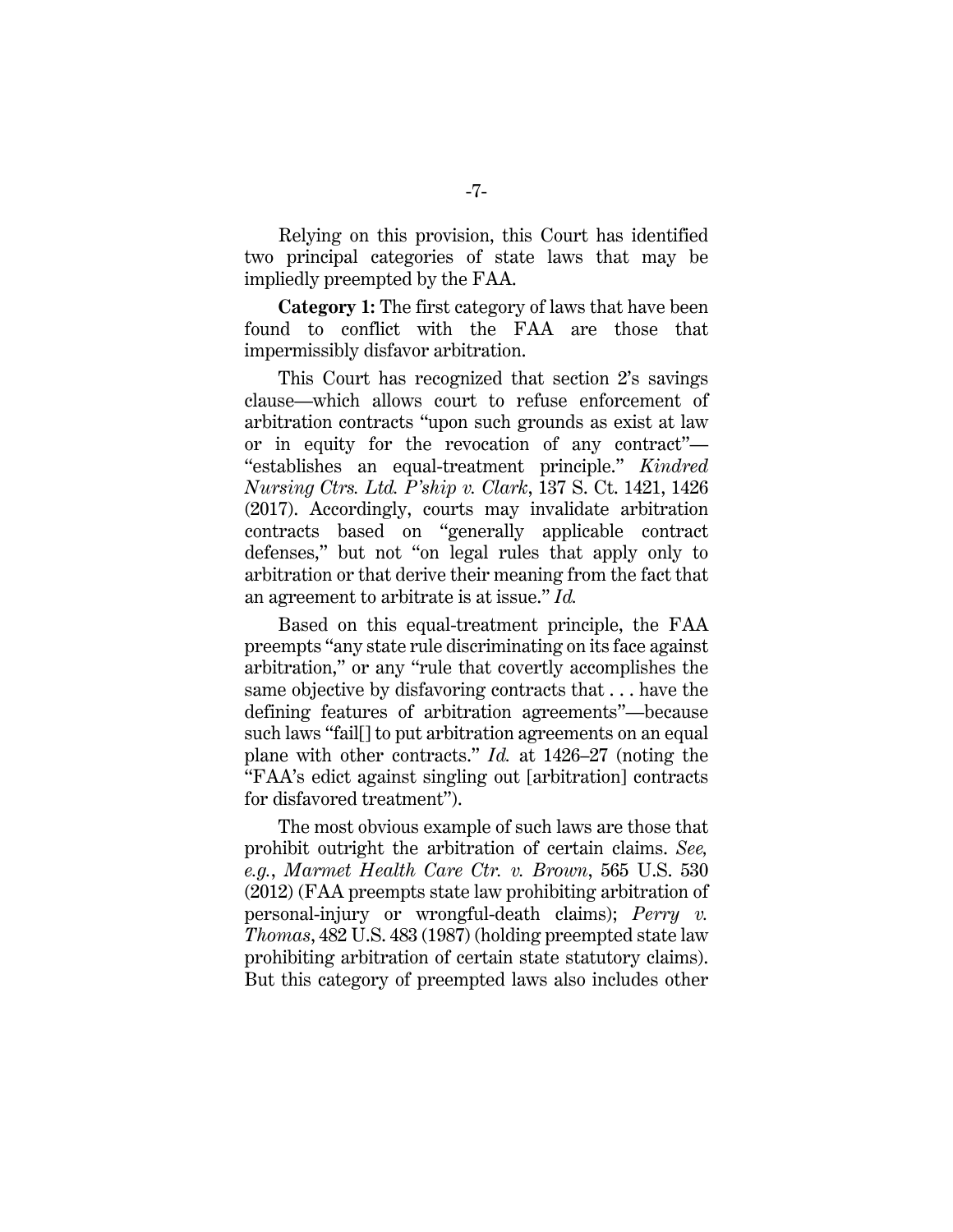state laws that explicitly or implicitly disfavor arbitration, such as "clear-statement rules" requiring explicit language before arbitration contracts will be enforceable that do not apply to other kinds of contracts. *See, e.g.*, *Kindred Nursing*, 137 S. Ct. at 1425; *Doctor's Assocs., Inc. v. Casarotto*, 517 U.S. 681, 682 (1996) (same, noting that section 2's savings clause "preclude[s] states from singling out arbitration provisions for suspect status").

**Category 2:** The second category includes state laws that override the parties' arbitration contract by rewriting "*the rules* under which that arbitration will be conducted" or the terms specifying "*with whom* the parties choose to arbitrate their disputes." *Epic Sys. Corp. v. Lewis*, 138 S. Ct. 1612, 1621 (2018). Once again focusing on section 2, this Court has read the statute's textual command that arbitration contracts "shall be valid, irrevocable, and enforceable" as articulating a "principal purpose" of ensuring "that private arbitration agreements are enforced according to their terms." *Concepcion*, 563 U.S. at 344. The plain text of other sections of the FAA, namely sections 3 and 4, reinforce this core purpose. *See* 9 U.S.C. § 3 (providing for a stay of litigation pending arbitration "in accordance with the terms of the agreement"); *id.* § 4 (providing for "an order directing that . . . arbitration proceed in the manner provided for in such [an] agreement"). Because "[t]his purpose is readily apparent from the FAA's text," this Court has held, state laws or rules that "interfere[]" with it are preempted by the FAA. *Concepcion*, 563 U.S. at 344*.*

*Concepcion* provides an example. There, a state-law rule allowed a party to "demand" *ex post* arbitration procedures that were inconsistent with the terms of the underlying arbitration contract: Where the contract specified individual arbitration only, the state-law rule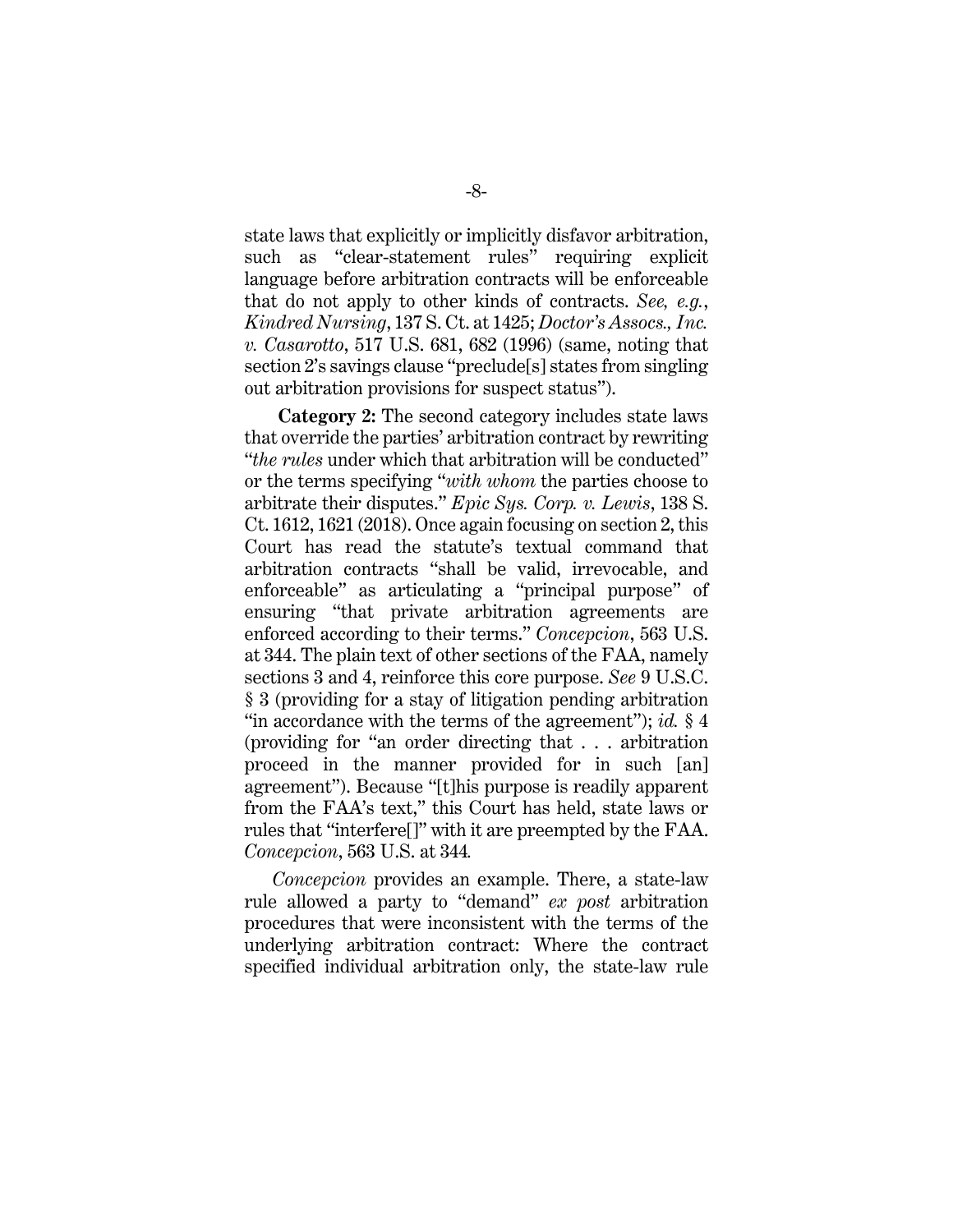permitted a party to pursue classwide arbitration proceedings instead. *Id.* at 346. Such a law, this Court explained, "stand[s] as an obstacle to the accomplishment of the FAA's objective[]" of ensuring that contractual terms regarding arbitration procedures or the parties with whom an arbitration will take place are enforced. *Id.* at 343; *see also Epic Sys.*, 138 S. Ct at 1623 (explaining that, under the FAA, courts may not "mandate[e]  $\ldots$ arbitration procedures without the parties' consent"); *Lamps Plus, Inc v. Varela*, 139 S. Ct. 1407, 1418 (2019) (holding preempted generally applicable "neutral" rule of contract law because it would authorize courts to "impose class arbitration in the absence of the parties' consent").

In sum, the FAA's text reflects two purposes: Arbitration contracts should be treated the same as nonarbitration contracts, and agreements about how and with whom to arbitrate should be enforced according to their terms. State laws that conflict with those textually discernible purposes—and only those purposes—are preempted under the FAA.

## **III. Nothing in the text of the FAA demonstrates that Congress intended to preempt California's rule prohibiting prospective waiver of PAGA claims.**

Viking's attempt to displace California's prospectivewaiver rule based on a "purposes-and-objectives" theory of implied conflict preemption founders on these wellestablished principles. All of the preempted laws described above conflicted with one of the purposes that derives explicitly from the FAA's text. The prospectivewaiver rule at issue here does not. It does not violate the equal-treatment principle, because it applies equally to arbitration and non-arbitration contracts. And it does not override the parties' choices about how to conduct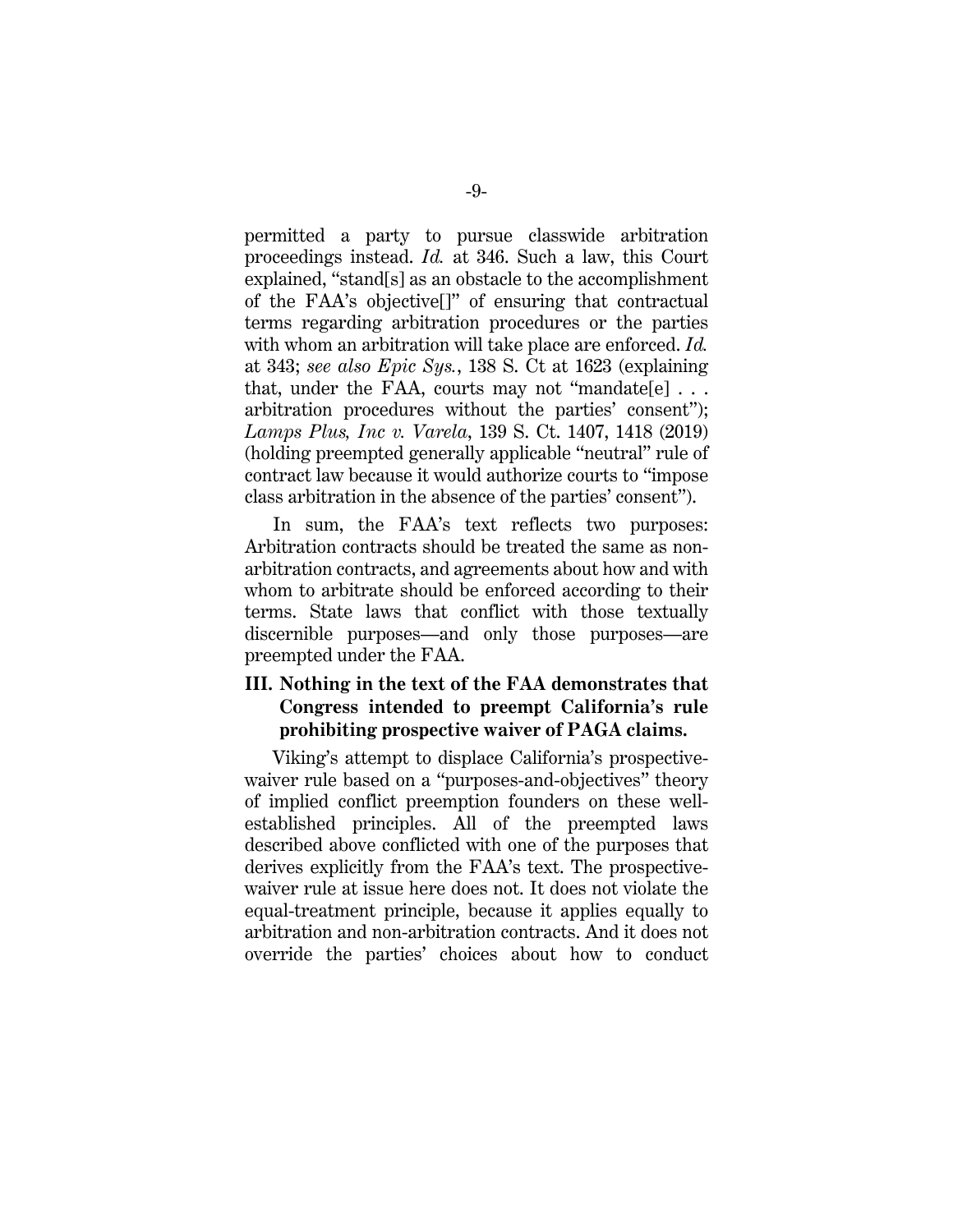arbitration; it simply prohibits parties from waiving statutory claims in *any* forum.

So Viking and its amici are left to invoke a vague—and atextual—federal interest in preempting laws "that interfere with fundamental aspects of arbitration." Pet. Br. 3. In Viking's view, the FAA requires enforcing its prospective waiver of PAGA claims because adjudicating such claims is "fundamentally incompatible" with "streamlined, traditional . . . arbitration." *Id.* at 16–17; *see also* Chamber Br. at 5 (asserting that claims involving increased "complexity and high stakes" are "incompatible with the FAA"). As Moriana explains, that is wrong on its own terms. *See* Resp. Br. 25–34. But, more importantly, nothing in section 2—or anywhere else in the Act supports this theory of preemption. This Court has made clear time and again that generalized federal interests, detached from any statutory text, are not a proper basis for preempting a state law. *See, e.g.*, *Garcia*, 140 S. Ct. at 801; *Virginia Uranium*, 139 S. Ct. at 1901. It should do so again here and reject Viking's illegitimate preemption arguments.

## **A. The prospective-waiver rule does not disfavor arbitration or mandate arbitration that is inconsistent with the parties' contract.**

As explained above, the FAA's text authorizes two (and only two) forms of implied preemption: State laws are preempted if they (1) impermissibly disfavor arbitration, or (2) override the contract's terms about the procedures under which or the parties with whom the arbitration will take place. California's prospective-waiver rule falls into neither category. It therefore cannot be preempted under the FAA.

**1.** Viking hardly tries to argue that the prospectivewaiver rule offends section 2's equal-treatment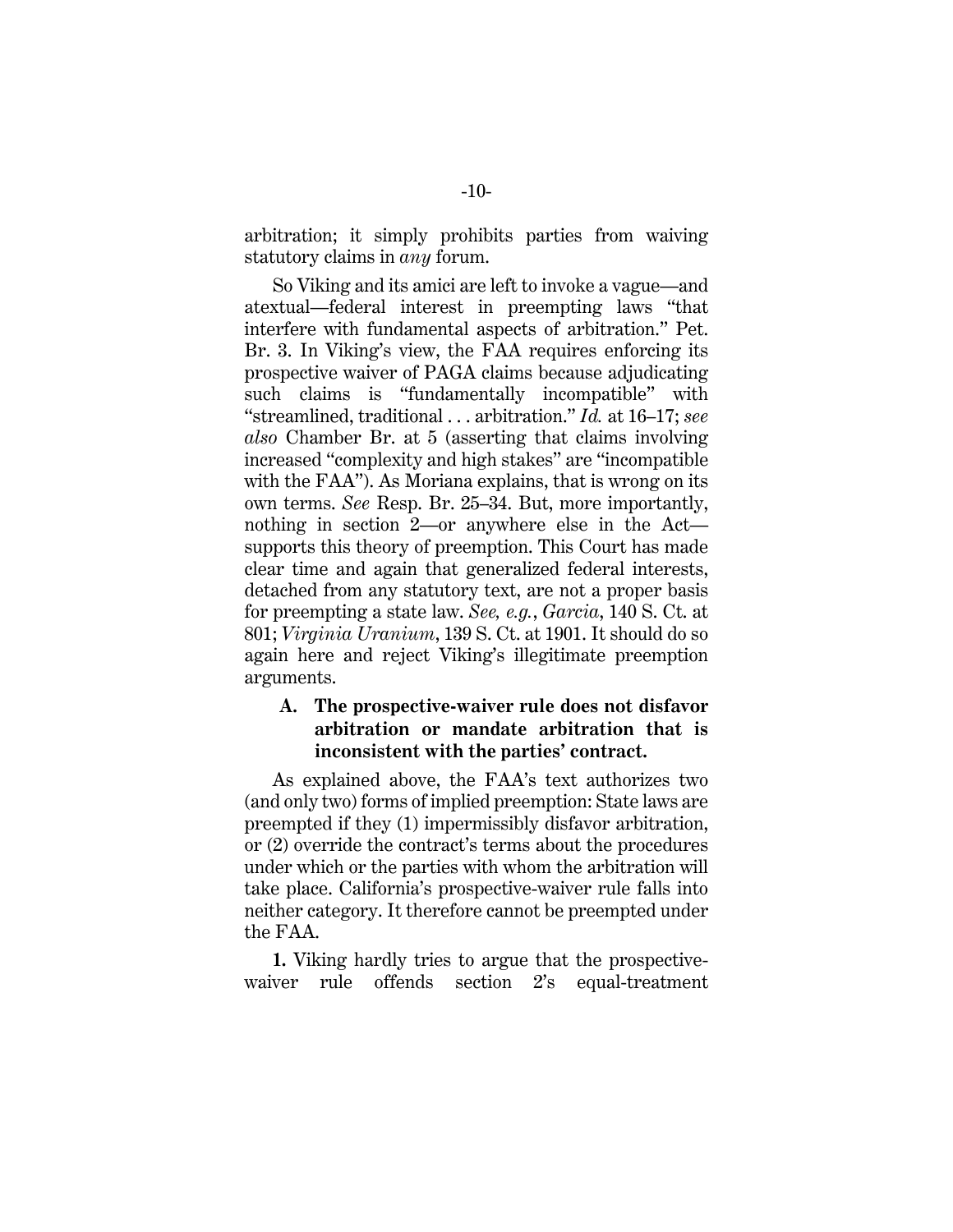principle—the primary preemption theory discernible from the FAA's text. For good reason: The rule is a "ground[ $\cdot$ ]... for the revocation of any contract." 9 U.S.C. § 2. Put differently, the rule is a "generally applicable contract defense[]," *Casarotto*, 517 U.S. at 687, because it "bars *any* waiver of PAGA claims, regardless of whether the waiver appears in an arbitration agreement or a nonarbitration agreement." *Sakkab v. Luxottica Retail N. Am., Inc.*, 803 F.3d 425, 432 (9th Cir. 2015) (emphasis added); *see also* Resp. Br. 38–40.

And this Court has long recognized that such a prospective-waiver rule is *consistent*, not incompatible, with the FAA. Courts must invalidate any contract arbitration or otherwise—that attempts to foreclose "the assertion of certain statutory rights," because such a contract would jeopardize a party's "right to pursue statutory remedies." *Am. Express Co. v. Italian Colors Res.*, 570 U.S. 228, 236 (2013). This Court has in fact recognized this rule for as long as it has applied the FAA to statutory claims. *See 14 Penn Plaza LLC v. Pyett*, 556 U.S. 247, 273 (2009) (holding that "a substantive waiver of federally protected civil rights will not be upheld"); *Gilmer v. Interstate/Johnson Lane Corp.*, 500 U.S. 20, 28 (1991) (noting that arbitration must permit a party to pursue statutory claims so that "the statute will continue to serve both its remedial and deterrent function"); *Mitsubishi Motors Corp. v. Soler Chrysler-Plymouth, Inc.*, 473 U.S. 614, 637 n.19 (1985) ("condemning" a contract that would foreclose the right to pursue statutory claims as "against public policy"). Under the FAA, then, an arbitration contract (no less than any other) is invalid where it attempts to "eliminat[e]... the right to pursue" a statutory remedy. *Am. Express*, 570 U.S. at 236.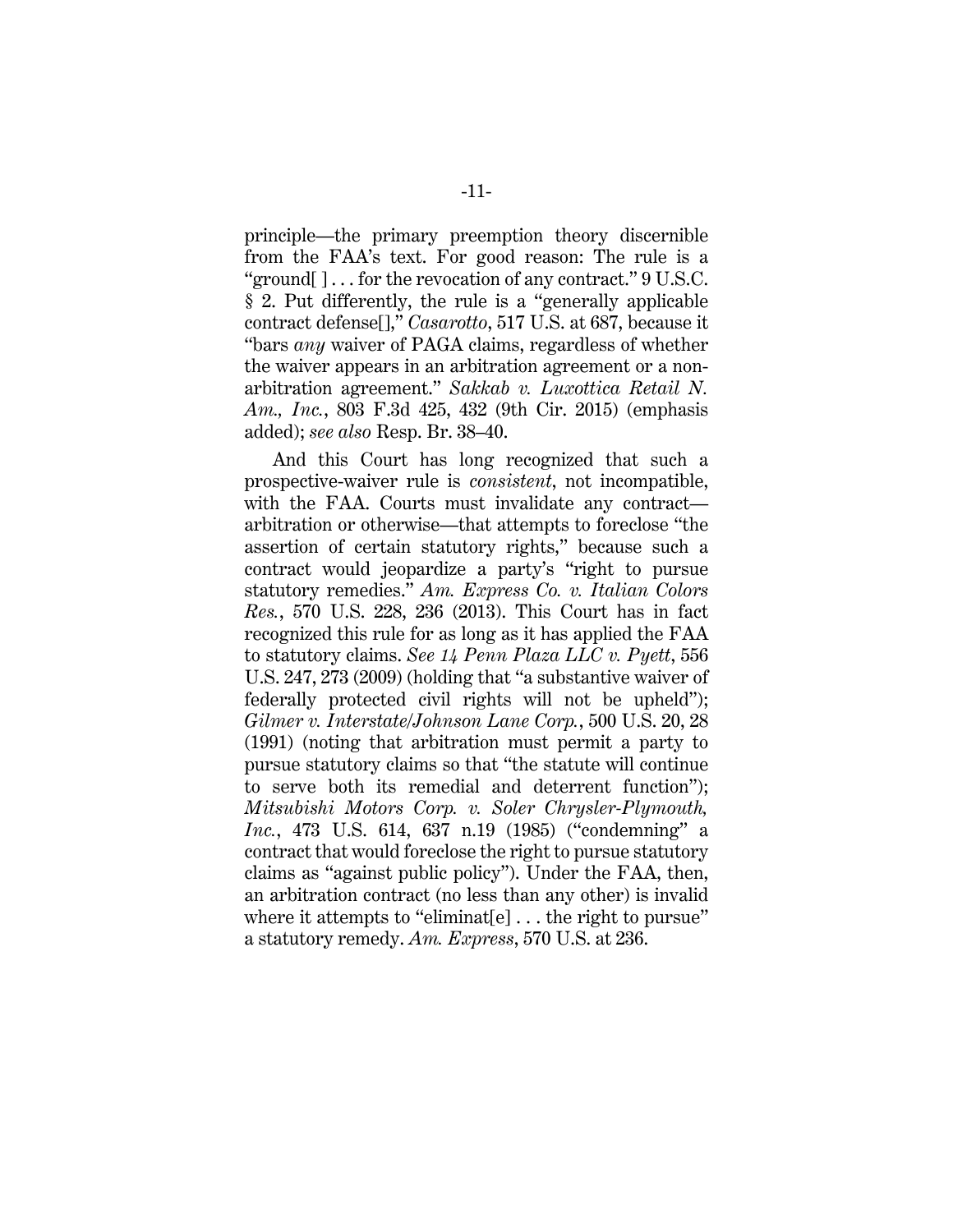In this respect, the rule at issue here critically differs from the vast majority of state laws that this Court has held preempted under the FAA. Unlike discriminatory clear-statement rules (or outright bans on arbitrating certain claims), California's prospective-waiver rule does not "derive [its] meaning from the fact that an agreement to arbitrate is at issue." *Kindred Nursing*, 137 S. Ct. at 1426. The rule is agnostic about whether the waiver is in an arbitration contract or a non-arbitration contract indeed, it has nothing to say about whether PAGA claims can be arbitrated or not. All it does is prohibit contractual waivers of the right to pursue PAGA claims in *any* forum.

Under the FAA, arbitration contracts must be "as enforceable as other contracts, but not more so." *Prima Paint Corp. v. Flood & Conklin Mfg. Co.*, 388 U.S. 395, 404 n.12 (1967). Because the prospective-waiver rule treats arbitration contracts equally to non-arbitration contracts, it is not preempted.

**2.** The second form of implied conflict preemption that the FAA authorizes is also inapplicable here. Nothing about the prospective-waiver rule overrides the contract's terms as to "the rules under which th[e] arbitration will be conducted" or "with whom the parties choose to arbitrate their disputes." *Epic*, 138 S. Ct. at 1621.

That is why, contrary to Viking's assertions, this Court's cases preempting state-law rules imposing classwide arbitration procedures do not control the question presented here. The problem there was that the state rule allowed parties to demand *ex post* procedures that conflicted with the parties' arbitration contract. In *Concepcion*, for instance, this Court recognized that classwide arbitration "necessitate[ed] additional and different procedures"—a level of "procedural formality"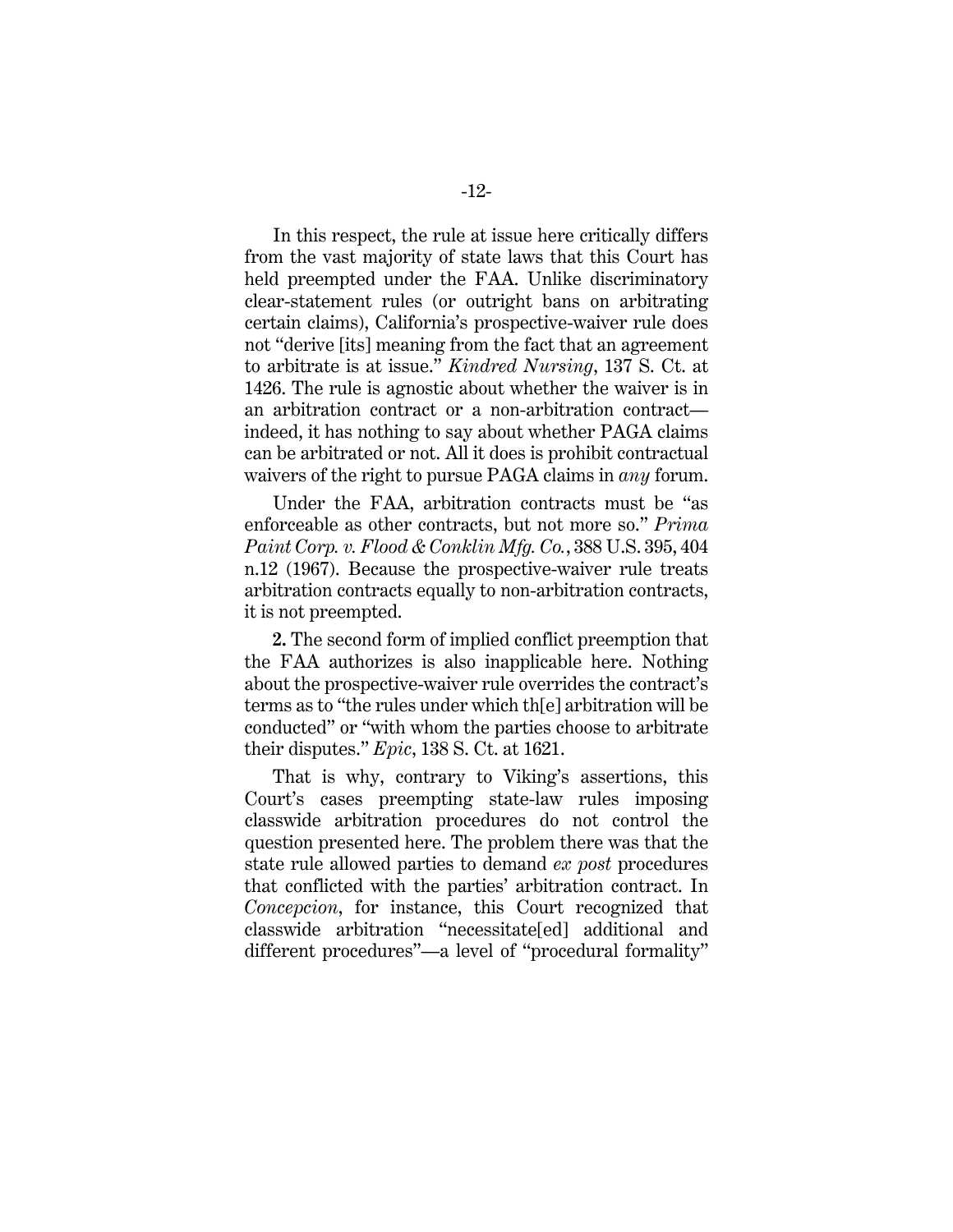not contemplated by the parties. 563 U.S. at 348-49; *see also Epic*, 138 S. Ct. at 1622–23.

But unlike class arbitration, PAGA does not "prevent[] parties from selecting the procedures they want applied in arbitration." *Sakkab*, 803 F.3d at 434. If Viking's contract had not waived PAGA claims but instead required arbitration of those claims, the parties would be free to arbitrate the claims under ordinary arbitration rules and procedures. *See, e.g.*, *id.* at 439; Resp. Br. 32–33. Viking and its amici complain that PAGA claims are more complex than, for example, other kinds of wage-and-hour claims. But they do not argue that this complexity mandates that arbitrators override the *procedures* chosen by the parties or the *rules* that otherwise govern the arbitration. And, as this Court has already held, nothing in the FAA prevents arbitration of potentially complex or broad statutory claims. *See Mitsubishi*, 473 U.S. at 633 (holding that "potential complexity should not suffice to ward off arbitration"); *see also, e.g.*, *Epic*, 138 S. Ct. at 1623 (explaining that "parties remain free to alter arbitration procedures to suit their tastes, and in recent years some parties have sometimes chosen to arbitrate on a classwide basis"); *Concepcion*, 563 U.S. at 351.

**3.** Of course, as Moriana explains, Viking's challenge to the prospective-waiver rule suffers from a more fundamental problem: Section 2 does not apply at all. *See*  Resp. Br. 15–20. So this Court need not even analyze whether Viking satisfies either of the two textually discernible forms of implied conflict preemption discussed above—it can reject Viking's arguments at the outset.

The FAA's text provides that courts must enforce contractual provisions "to settle by arbitration a controversy." 9 U.S.C. § 2. It has nothing to say about agreements *not* to settle a controversy by arbitration.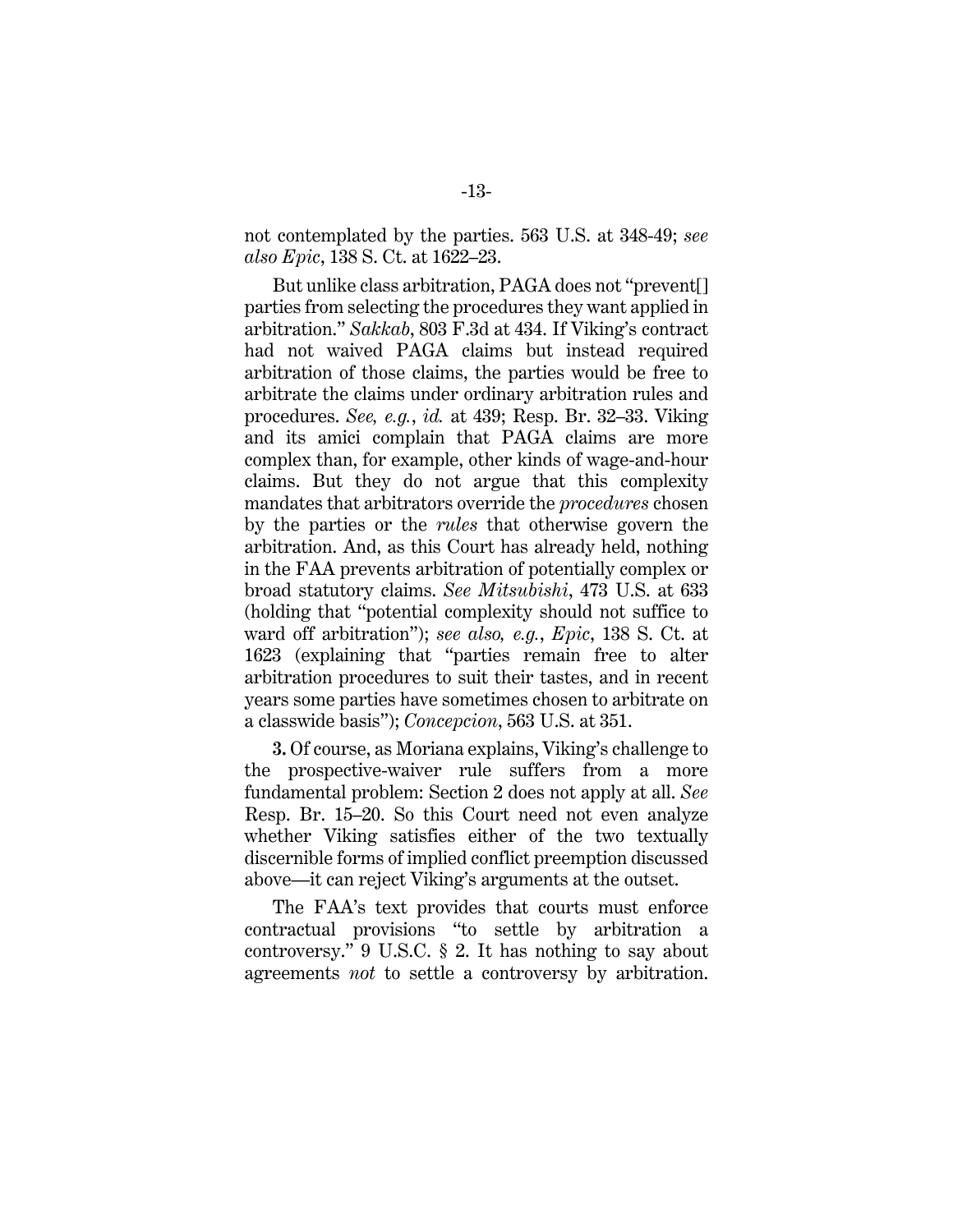Why would it? The entire point of the statute is "to ensure judicial enforcement of privately made agreements to arbitrate." *Dean Witter Reynolds, Inc. v. Byrd,* 470 U.S. 213, 219 (1985).

But Viking's contractual waiver is in no way an "agreement to arbitrate." The waiver says nothing about arbitrating any claims—it simply extinguishes them *ex ante*. In fact, Viking repeatedly admits (at 18, 19, 23) that the waiver requires its employees to "*forgo* PAGA claims" altogether.

A state-law rule prohibiting such a waiver falls outside of section 2's preemption framework entirely. A theory of implied preemption that would require enforcement of contractual provisions extinguishing claims—as opposed to arbitrating them—is thus entirely divorced from section 2's text. It is also inconsistent with this Court's precedent: "By agreeing to arbitrate a statutory claim, a party does not forgo the substantive rights afforded by the statute; it only submits to their resolution in an arbitral, rather than a judicial, forum." *Mitsubishi*, 473 U.S. at 628.

**B. Viking's theory that the prospective-waiver rule interferes with arbitration's fundamental attributes has no basis in the FAA's text, and thus is an illegitimate justification for preemption.**

Instead of explaining why the prospective-waiver rule should be preempted under the text-based theories identified above, Viking looks elsewhere. It contends (at 31) that preemption is warranted because PAGA actions are incompatible with certain purportedly "fundamental attributes of arbitration"—and, in particular, its bilateral, informal, and speedy nature. *See also* Chamber Br. at 10– 11 (asserting that PAGA claims are incompatible with the FAA because they "require[] an unwieldy process" that is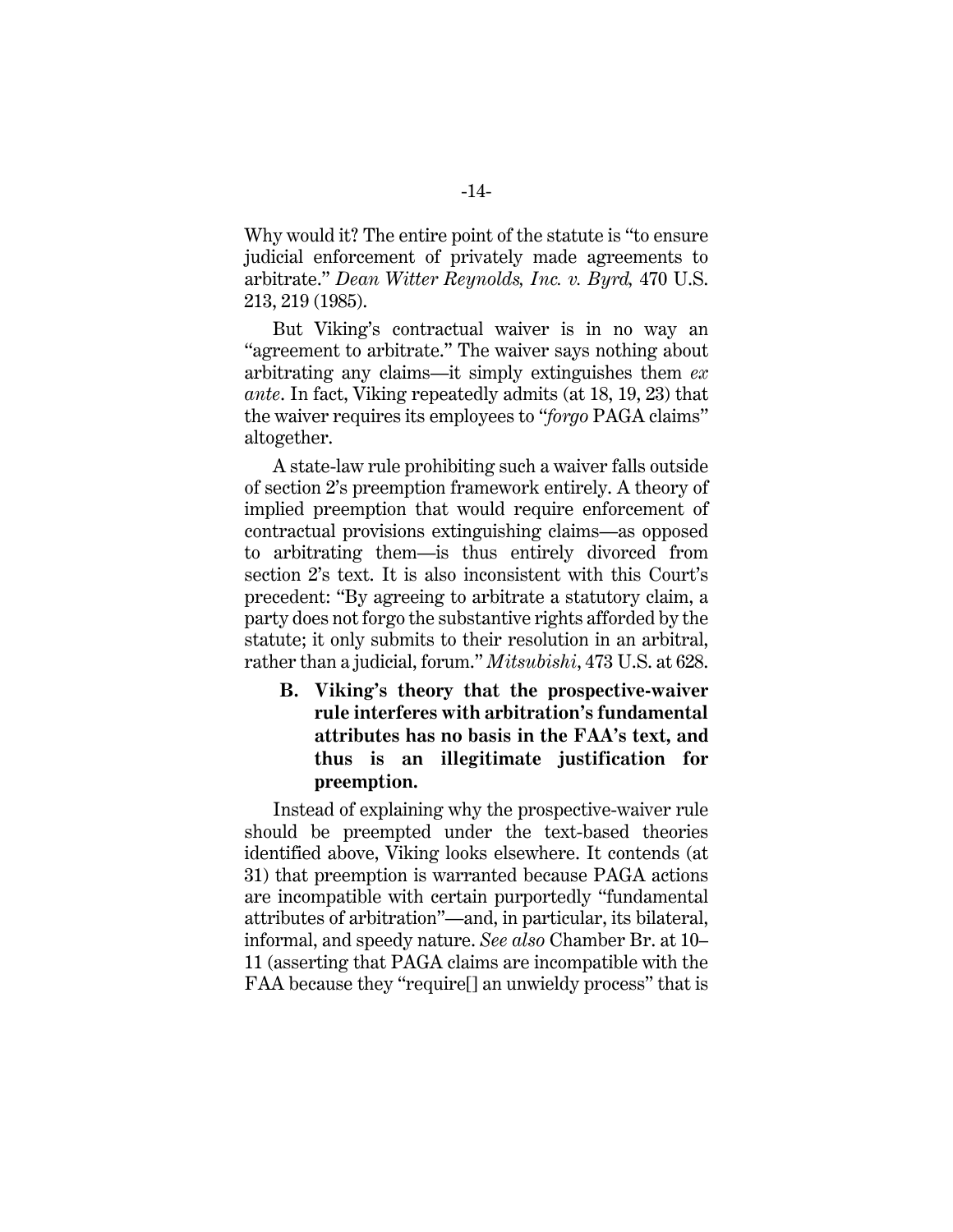"slower, more costly, and more likely to generate procedural morass").

This is wrong on its own terms, for the reasons set out in Moriana's brief (at 25–34). For starters, PAGA actions are bilateral, not multilateral; they are disputes between the employer on one hand, and the aggrieved employee, acting as the State's agent, on the other. So there is no concern about aggregating parties and their individual claims, as there might be with class and collective actions. Further, the adjudication of PAGA claims does not involve the complex and potentially burdensome procedures that are required to adjudicate class or collective actions, where procedural formality is necessary to protect the absent class members' due-process rights.

But Viking's preemption theory is flawed at a deeper level—it is unmoored from the FAA's text. Indeed, Viking and its amici make little effort to ground their preemption theory in the FAA's text or its stated purposes. Viking argues, for instance, that the prospective-waiver rule is preempted because it would make the resolution of PAGA claims "'slower, more costly, and more likely to generate procedural morass than final judgment.'" Pet. Br. 26 (quoting *Concepcion*, 563 U.S. at 348). And it contends that PAGA claims are "inappropriate for arbitration" because of the "potential for unwieldy proceedings" that "would plainly eliminate the 'lower costs' and 'greater efficiency and speed'" that the FAA demands. Pet. Br. 28 (quoting *Concepcion*, 563 U.S. at 348). Its amici say much the same thing. *See* Chamber Br. at 10–13 (asserting that, under *Concepcion*, because a PAGA claim "requires an unwieldy process that bears no resemblance to traditional individualized arbitrations" it is therefore "incompatible with the FAA").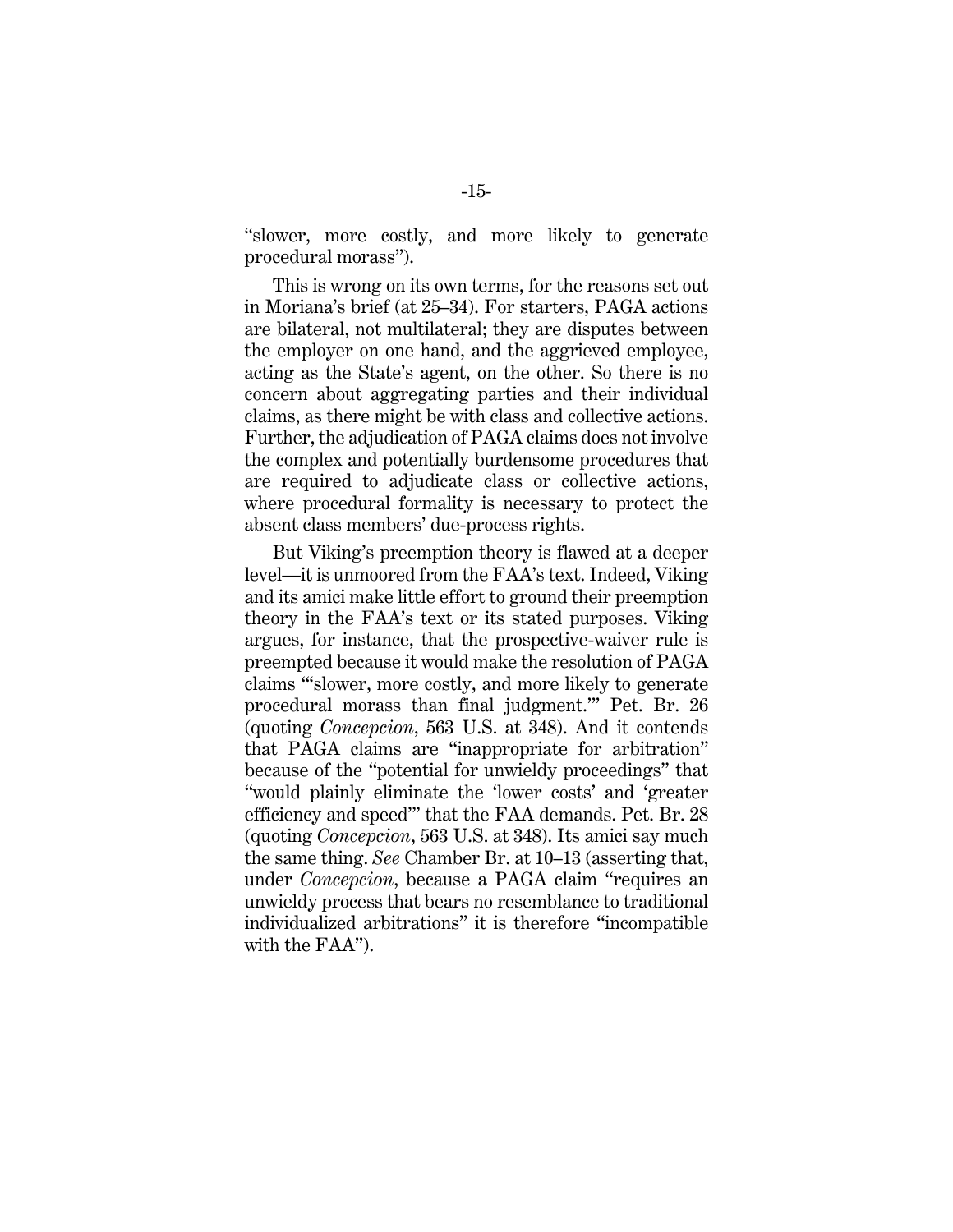But this Court has already rejected the notion that "potential complexity" is fundamentally incompatible with arbitration. *See Mitsubishi*, 473 U.S. at 632–33. Indeed, *Mitsubishi* explicitly rejected the argument that "complicat[ed]" claims requiring "sophisticated legal and economic analysis" are "ill-adapted to strengths of the arbitral process." *Id*. As this Court explained, "adaptability and access to expertise are hallmarks of arbitration." *Id.* Viking's position—that arbitration is fundamentally incapable of handling complex claims reflects the very hostility to arbitration that the FAA was designed to avoid.

Viking does not try to engage with this precedent—in fact, it barely mentions *Mitsubishi* in its brief. Instead, it relies heavily on this Court's decision in *Concepcion*. But, as explained above, *Concepcion* involved a state-law rule that allowed parties, after the fact, to impose classarbitration procedures that conflicted with the procedures set out in the arbitration contract. *See Concepcion*, 563 U.S. at 349. The rule at issue here does nothing of the sort—it merely prohibits parties from requiring a prospective waiver of statutory rights. Despite Viking's characterization of the case, *Concepcion* did not hold that, under the FAA, arbitration can only involve simple claims. Nor could it have: Nothing in the FAA's text supports such a reading, and this Court has already rejected it. *See Mitsubishi*, 473 U.S. at 633.

To be sure, *Concepcion* did highlight certain qualities the majority believed were typical of individual arbitration. *See id.* at 348–51. But none of these qualities— "informality," "lower costs," or "greater efficiency and speed"—can be found in the FAA's text. Nor did *Concepcion* meaningfully attempt to locate these concepts in the statutory text or structure.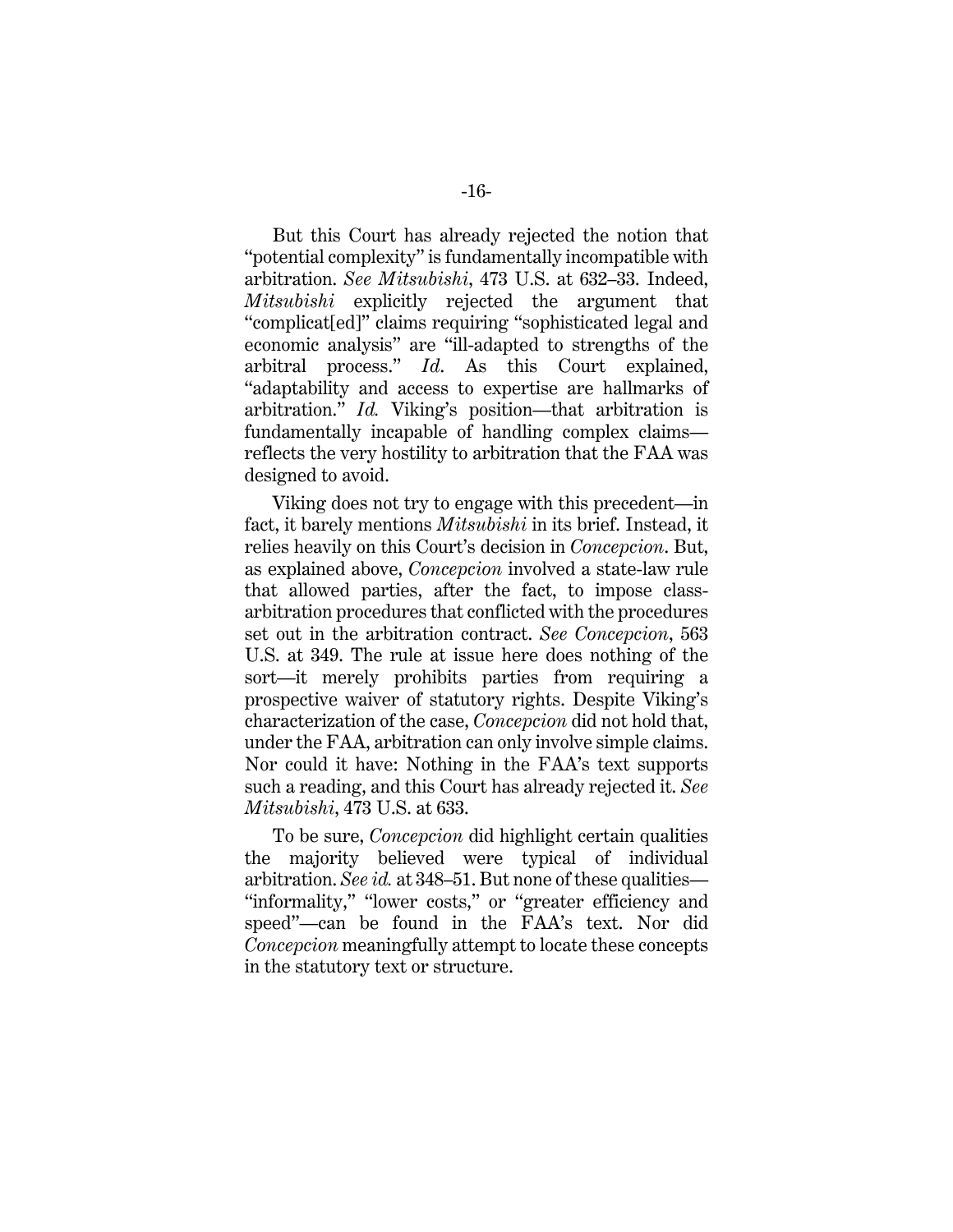Nevertheless, to the extent that Viking reads *Concepcion* to suggest that these qualities, standing alone, can be dispositive of FAA preemption analysis, it is wrong. *Concepcion* did say, without reference to the FAA's text, that an "overarching purpose" of the Act is "to facilitate streamlined proceedings." *Id.* at 344; *see id.* at 346 (identifying "achiev[ing] streamlined proceedings and expeditious results" as one of the FAA's goals). But on what basis did *Concepcion* derive this purpose, if not from the text? First, the opinion cited legislative history discussing the "the costliness and delays of litigation." *Id.* at 345. And next, it cited language from its *own* arbitration precedent. *See id.* at 345–46. 3

These thin reeds are not enough to justify preemption of a state law based on its purported conflict with what a handful of judges believe to be the generalized "ideal type" qualities of arbitration. Indeed, it is exactly the approach to preemption that this Court has repeatedly criticized: A preemption inquiry that turns entirely on unstated "brooding federal interest[s]" and "appeal[s] to a judicial policy preference." *Virginia Uranium*, 139 S. Ct. at 1901. In no other area would this Court countenance an implied conflict preemption theory with no support in the relevant statutory text, and instead predicated on unclear legislative history and snippets of contradictory language in this Court's cases. It should not treat arbitration any differently.

Under the FAA, just as under any other federal statute, a party seeking preemption must point to "the text and context of the law in question," "guided by the

<sup>3</sup> To be clear, nothing in the FAA's legislative history supports the contention that Congress wanted to limit arbitration to uncomplicated or easily resolved claims. Neither, of course, does this Court's precedent. *See Mitsubishi*, 473 U.S. at 633.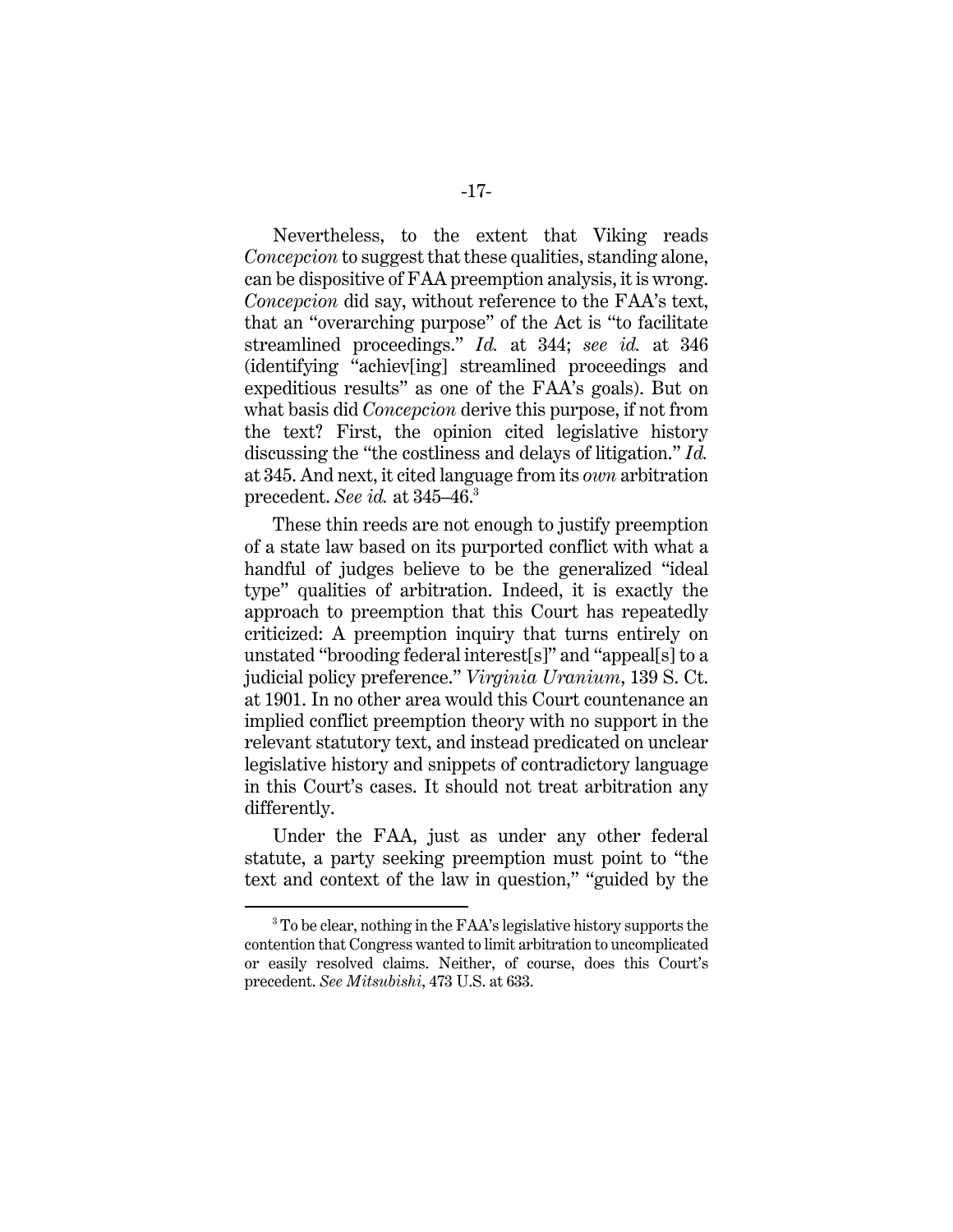traditional tools of statutory interpretation." *Id.* Viking fails to do so. Instead, it invites this Court to undertake a "freewheeling judicial inquiry into whether" California's prospective-waiver rule "is in tension with federal objectives." *Whiting*, 563 U.S. at 607. This Court should reject that invitation and instead reiterate that, even under the FAA, preemption must always "be grounded in the text and structure of the statute at issue." *Garcia*, 140 S. Ct. at 804.

### **CONCLUSION**

The Court should affirm the judgment of the court of appeal.

Respectfully submitted,

MATTHEW W.H. WESSLER *Counsel of Record* GUPTA WESSLER PLLC 2001 K Street NW Suite 850 North Washington, DC 20006 (202) 888-1741 *matt@guptawessler.com*

NAVAN WARD *President* AMERICAN ASSOCIATION FOR **JUSTICE** 777 6th Street, NW, Suite 200 Washington, DC 20001 (800) 424-2725